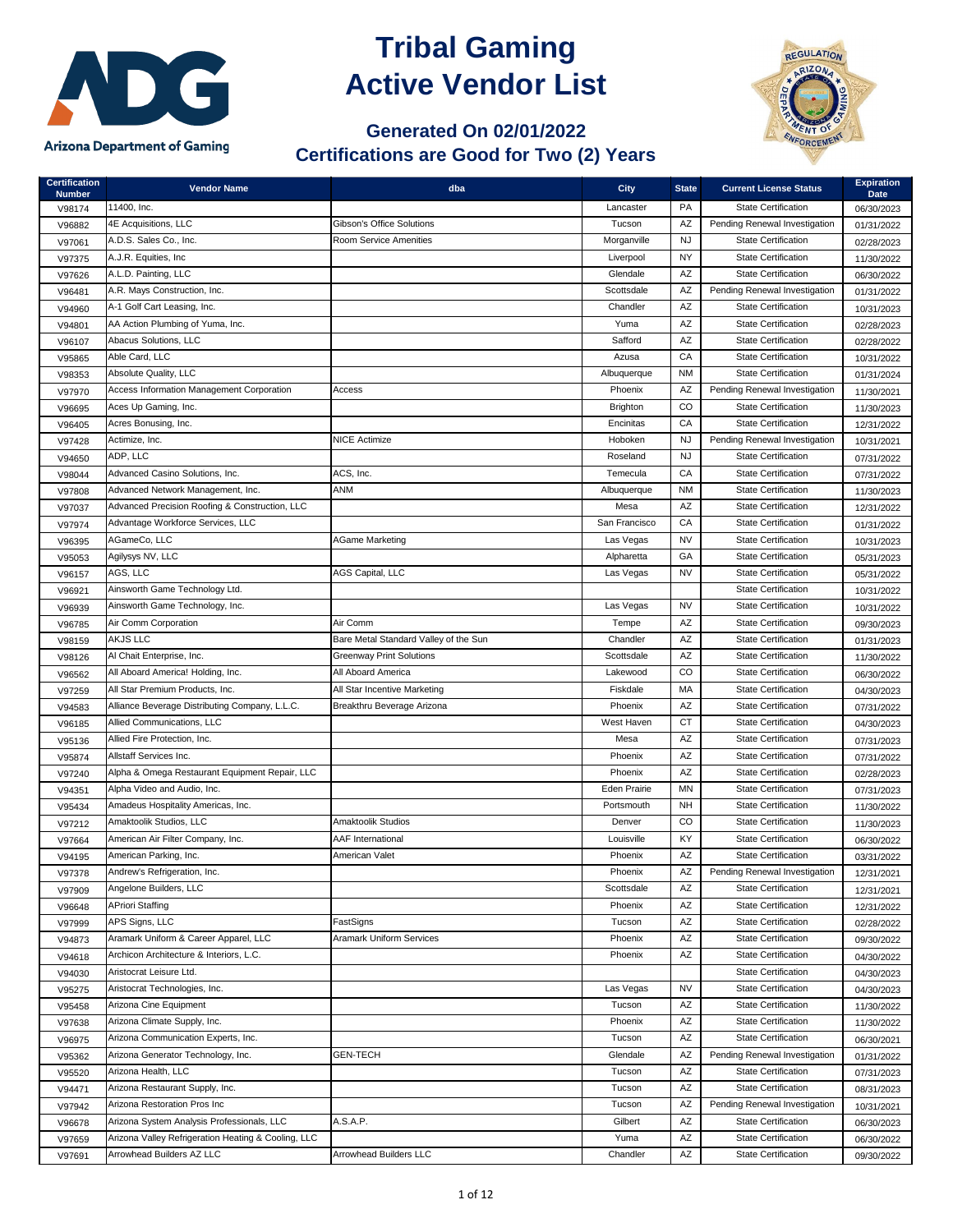| <b>Certification</b><br><b>Number</b> | <b>Vendor Name</b>                                    | dba                                  | <b>City</b>           | <b>State</b> | <b>Current License Status</b>  | <b>Expiration</b><br><b>Date</b> |
|---------------------------------------|-------------------------------------------------------|--------------------------------------|-----------------------|--------------|--------------------------------|----------------------------------|
| V96312                                | Arrowhead Commercial Equipment Service, Inc.          |                                      | Glendale              | AZ           | <b>State Certification</b>     | 01/31/2023                       |
| V97663                                | Artisan Colour, Inc.                                  |                                      | Scottsdale            | AZ           | <b>State Certification</b>     | 09/30/2022                       |
| V98020                                | Artstudio 1.0.1, Ltd.                                 |                                      | Phoenix               | AZ           | <b>State Certification</b>     | 03/31/2022                       |
| V96125                                | Aruze Gaming America, Inc.                            |                                      | Las Vegas             | <b>NV</b>    | <b>State Certification</b>     | 07/31/2023                       |
| V97078                                | Arviso Construction Company, Inc.                     |                                      | Ft. Wingate           | <b>NM</b>    | Pending Renewal Investigation  | 12/31/2021                       |
| V95970                                | ASSA ABLOY Hospitality, Inc.                          |                                      | Richardson            | <b>TX</b>    | <b>State Certification</b>     | 08/31/2023                       |
| V97292                                | <b>ASTA Roofing &amp; Construction, LLC</b>           |                                      | Winslow               | AZ           | <b>State Certification</b>     | 04/30/2023                       |
| V95654                                | At Work Sales Corporation                             | At Work Uniforms                     | Orange Beach          | AL           | Pending Renewal Investigation  | 10/31/2021                       |
| V95724                                | A-Team Security & Events Services Inc.                |                                      | Tucson                | AZ           | <b>State Certification</b>     | 04/30/2022                       |
| V96499                                | <b>ATEK Engineering Consultants, LLC</b>              |                                      | Chandler              | AZ           | <b>State Certification</b>     | 07/31/2023                       |
| V96683                                | ATI Restoration, LLC                                  | ATI                                  | Orange                | CA           | <b>State Certification</b>     | 01/31/2023                       |
| V94577                                | Atlantis Audio & Lighting LLC                         |                                      | Scottsdale            | AZ           | <b>State Certification</b>     | 01/31/2023                       |
| V97147                                | Atrient, Inc.                                         |                                      | West Bloomfield       | MI           | <b>State Certification</b>     | 02/28/2020                       |
| V95671                                | Au' Authum Ki, Inc.                                   |                                      | Tempe                 | AZ           | Pending Renewal Investigation  | 10/31/2021                       |
|                                       | Au' Authum Ki / Kitchell, LLC                         |                                      | Phoenix               | AZ           | Pending Renewal Investigation  |                                  |
| V95123                                | AV Innovations, Inc.                                  |                                      | Tucson                | AZ           | <b>State Certification</b>     | 10/31/2021                       |
| V96138                                |                                                       |                                      | <b>Grand Junction</b> | CO           | <b>State Certification</b>     | 04/30/2023                       |
| V94675                                | Avalon Gaming, Inc.<br>Avertium, LLC                  |                                      |                       | AZ           | <b>State Certification</b>     | 08/31/2022                       |
| V96253                                |                                                       |                                      | Phoenix               |              |                                | 09/30/2022                       |
| V96903                                | Averus West, LLC                                      |                                      | Phoenix               | AZ           | <b>State Certification</b>     | 05/31/2022                       |
| V96781                                | AZ-JS, LLC                                            | Johnstone Supply                     | Phoenix               | AZ           | <b>State Certification</b>     | 05/31/2023                       |
| V95156                                | Aztec Printing Solutions, Inc.                        |                                      | Tempe                 | AZ           | <b>State Certification</b>     | 08/31/2022                       |
| V96227                                | B and M Communications, LLC                           |                                      | Mesa                  | AZ           | <b>State Certification</b>     | 01/31/2023                       |
| V97364                                | Bangarang Enterprises, LLC                            | Gander Group                         | Costa Mesa            | CA           | <b>State Certification</b>     | 11/30/2022                       |
| V97696                                | BankSupplies, Inc.                                    |                                      | Ypsilanti             | MI           | <b>State Certification</b>     | 09/30/2022                       |
| V97465                                | Bare Associates International, Inc.                   | <b>Bare International</b>            | Fairfax               | <b>VA</b>    | <b>State Certification</b>     | 06/30/2023                       |
| V97633                                | Bay Business Resources, Inc.                          | Proforma Bay Business Resources Inc. | Green Bay             | WI           | <b>State Certification</b>     | 03/31/2022                       |
| V94446                                | <b>BDKCC Ventures, Inc.</b>                           | Johnny Rockets                       | Gilbert               | AZ           | <b>State Certification</b>     | 04/30/2023                       |
| V97076                                | Bear Communications, Inc.                             | <b>Bear Communications Arizona</b>   | Garland               | <b>TX</b>    | <b>State Certification</b>     | 07/31/2023                       |
| V97539                                | Becker Boards Small, LLC                              |                                      | Phoenix               | AZ           | <b>State Certification</b>     | 09/30/2023                       |
| V98214                                | Behmer Industries, Inc.                               | Behmer Roofing & Sheet Metal         | Scottsdale            | AZ           | <b>State Certification</b>     | 06/30/2023                       |
| V97201                                | Bel-Aire Mechanical, Inc.                             |                                      | Phoenix               | AZ           | <b>State Certification</b>     | 01/31/2023                       |
| V97830                                | Bellissimo Distribution, LLC                          | Greco and Sons of Arizona            | <b>Bartlett</b>       | IL           | <b>State Certification</b>     | 04/30/2023                       |
| V96015                                | Bentley Price Associates, Inc.                        |                                      | Santa Ynez            | CA           | <b>State Certification</b>     | 07/31/2023                       |
| V94708                                | Best In The Desert, LLC                               |                                      | Las Vegas             | <b>NV</b>    | Pending Renewal Investigation  | 09/30/2021                       |
| V98338                                | Betfred Sports (Arizona), LLC                         |                                      | Las Vegas             | <b>NV</b>    | <b>Temporary Certification</b> | Unspecified                      |
| V98235                                | <b>BetMGM LLC</b>                                     | Roar Digital                         | Jersey City           | <b>NJ</b>    | <b>State Certification</b>     | 07/31/2023                       |
| V96409                                | Bill Zender and Associates, LLC                       |                                      | Las Vegas             | <b>NV</b>    | Pending Renewal Investigation  | 02/28/2022                       |
| V97689                                | Birmingham Restaurant Supply, Inc.                    | Bresco                               | Birmingham            | AL           | <b>State Certification</b>     | 09/30/2022                       |
| V98034                                | Bluberi Gaming Canada, Inc.                           | Bluberi                              |                       |              | <b>State Certification</b>     | 01/31/2023                       |
| V98000                                | Bluberi Gaming USA, Inc.                              |                                      | Las Vegas             | <b>NV</b>    | <b>State Certification</b>     | 01/31/2023                       |
| V95094                                | bluemedia, Inc.                                       | Bluemedia                            | Tempe                 | AZ           | <b>State Certification</b>     | 09/30/2023                       |
| V97710                                | <b>BMC Productions and Entertainment</b>              |                                      | Yuma                  | AZ           | <b>State Certification</b>     | 10/31/2022                       |
| V94737                                | BMM North America, Inc.                               | <b>BMM Testlabs</b>                  | Las Vegas             | <b>NV</b>    | <b>State Certification</b>     | 11/30/2023                       |
| V97593                                | <b>BNP LLC</b>                                        | <b>Bar Napkin Productions</b>        | Phoenix               | AZ           | <b>State Certification</b>     | 01/31/2022                       |
| V94126                                | Bottling Group, LLC                                   | Pepsi Beverages Company              | Phoenix               | AZ           | <b>State Certification</b>     | 07/31/2023                       |
| V97340                                | BP Mechanical, LLC                                    |                                      | Gilbert               | AZ           | Follow-Up Pending              | 12/31/2018                       |
| V96248                                | Brad Henry Friedmutter & Associates, Ltd              | <b>Friedmutter Group</b>             | Las Vegas             | <b>NV</b>    | <b>State Certification</b>     | 11/30/2022                       |
| V95147                                | Brady Industries, LLC                                 | <b>Brady IFS</b>                     | Las Vegas             | <b>NV</b>    | <b>State Certification</b>     | 09/30/2023                       |
| V96213                                | <b>Brand Makers, LLC</b>                              |                                      | Spanish Fork          | UT           | <b>State Certification</b>     | 08/31/2022                       |
| V96392                                | Branded Cities Phoenix, LLC                           |                                      | Phoenix               | AZ           | Pending Renewal Investigation  | 09/30/2021                       |
| V95544                                | Brown & Associates Certified Inspection Service, Inc. | Brown & Associates                   | Phoenix               | AZ           | <b>State Certification</b>     | 12/31/2023                       |
| V94687                                | Brown's Partsmaster, Inc.                             |                                      | Glendale              | AZ           | <b>State Certification</b>     | 07/31/2023                       |
| V97497                                | <b>Bruce Shpiller</b>                                 | <b>Silver Distinction</b>            | Albuquerque           | NM           | <b>State Certification</b>     | 08/31/2023                       |
| V97916                                | Brycor Builders, LLC                                  |                                      | Chandler              | AZ           | <b>State Certification</b>     | 08/31/2022                       |
| V96676                                | Bry-Lex, LLC                                          |                                      | Churchville           | PA           | <b>State Certification</b>     | 03/31/2023                       |
| V97429                                | <b>BUCKAZ Communications, LLC</b>                     |                                      | Phoenix               | AZ           | <b>State Certification</b>     | 08/31/2023                       |
| V97925                                | <b>BulletProof Solutions, ULC</b>                     | Bulletproof Solutions, II Corp.      |                       |              | <b>State Certification</b>     | 10/31/2022                       |
| V96668                                | C & A Duffy, Inc.                                     | Serve One                            | Mesa                  | AZ           | <b>State Certification</b>     | 04/30/2023                       |
| V97741                                | C & I Show Hardware and Security Systems, Inc.        |                                      | Tempe                 | AZ           | <b>State Certification</b>     | 01/31/2023                       |
| V97964                                | C3 Booking, LLC                                       |                                      | Austin                | <b>TX</b>    | <b>State Certification</b>     | 01/31/2022                       |
| V97585                                | Caesars Entertainment Operating Company, LLC          | CEOC, LLC                            | Las Vegas             | <b>NV</b>    | <b>State Certification</b>     | 08/31/2022                       |
| V97917                                | Caesars Resort Collection, LLC                        | CRC, LLC                             | Las Vegas             | <b>NV</b>    | <b>State Certification</b>     | 08/31/2022                       |
| V94874                                | Canyon Distributing Company                           |                                      | Kingman               | AZ           | Pending Renewal Investigation  | 02/28/2022                       |
|                                       | Caron Research Group, LLC                             |                                      | Glendale              | AZ           | <b>State Certification</b>     |                                  |
| V97589                                | Casino Cash Trac LLC                                  | CCT                                  | Tulsa                 | OK           | <b>State Certification</b>     | 01/31/2022                       |
| V97763                                | Casino Data Imaging, Inc.                             | CDI                                  | Las Vegas             | <b>NV</b>    | <b>State Certification</b>     | 02/28/2023                       |
| V94965                                | Casino Products Worldwide, LLC                        |                                      |                       |              |                                | 06/30/2023                       |
| V96833                                |                                                       |                                      | Las Vegas             | <b>NV</b>    | <b>State Certification</b>     | 03/31/2022                       |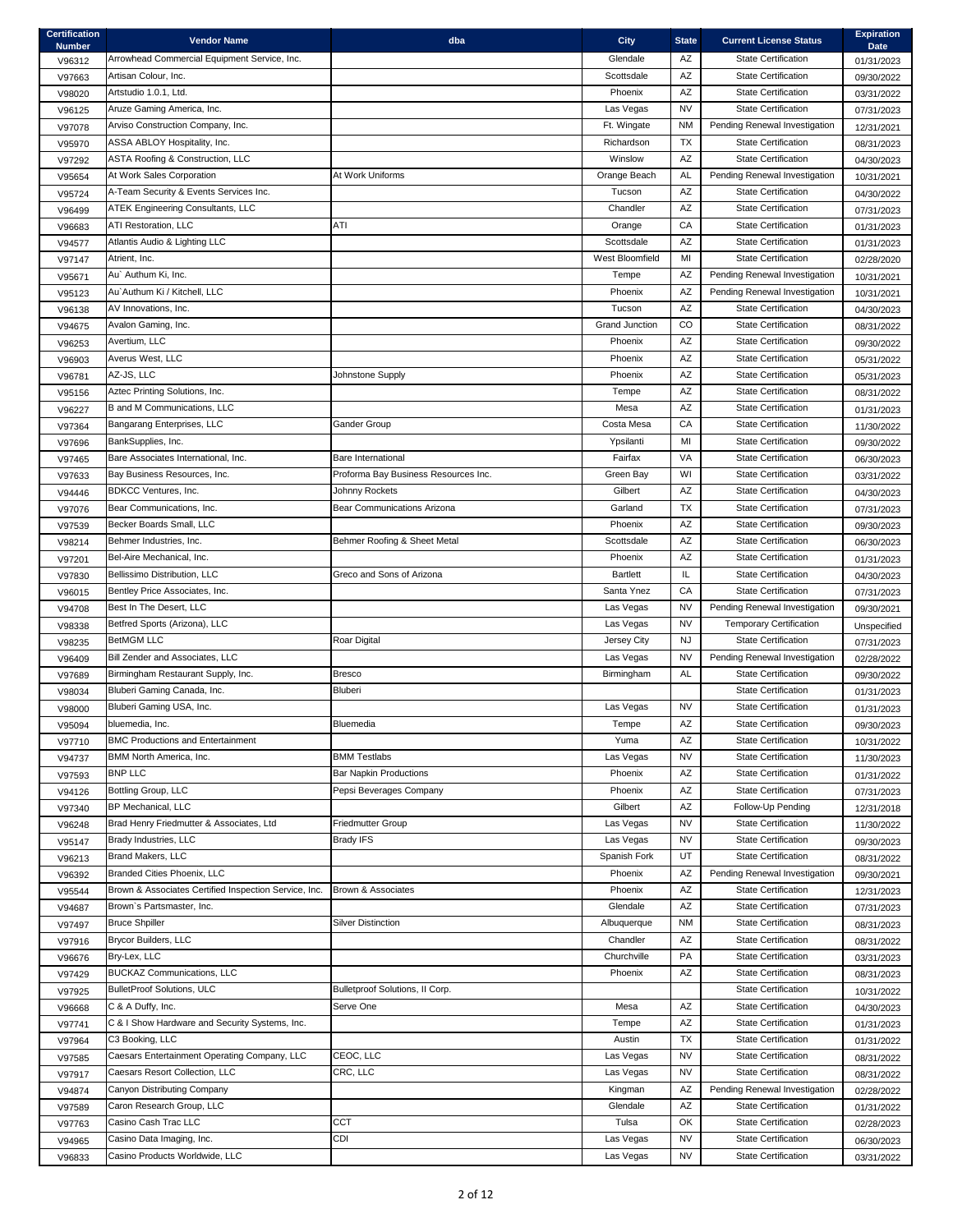| <b>Certification</b><br><b>Number</b> | <b>Vendor Name</b>                           | dba                                                  | <b>City</b>           | <b>State</b>           | <b>Current License Status</b>  | <b>Expiration</b><br><b>Date</b> |
|---------------------------------------|----------------------------------------------|------------------------------------------------------|-----------------------|------------------------|--------------------------------|----------------------------------|
| V97886                                | Casino Recruiter, LLC                        | CasinoRecruiter.com                                  | Carlsbad              | СA                     | <b>State Certification</b>     | 08/31/2023                       |
| V97146                                | Catalyst Communications, Inc                 | Catalyst Marketing Company                           | Fresno                | CA                     | <b>State Certification</b>     | 07/31/2023                       |
| V96380                                | CDC Pools, Inc.                              |                                                      | Chandler              | AZ                     | <b>State Certification</b>     | 08/31/2023                       |
| V97924                                | Cendyn Group, LLC                            | Cendyn                                               | Boca Raton            | <b>FL</b>              | <b>State Certification</b>     | 01/31/2022                       |
| V95327                                | Central Credit, LLC                          |                                                      | Las Vegas             | <b>NV</b>              | <b>State Certification</b>     | 08/31/2023                       |
| V95800                                | Cereus Graphics, Inc.                        |                                                      | Phoenix,              | AZ                     | <b>State Certification</b>     | 06/30/2022                       |
| V97951                                | Chameleon Beverage Company Inc               |                                                      | Commerce              | AZ                     | <b>State Certification</b>     | 11/30/2023                       |
| V94386                                | Chapman Automotive Group, LLC                |                                                      | Chandler              | AZ                     | Pending Renewal Investigation  | 12/31/2021                       |
| V96282                                | Charlie Pepper AZ, Inc.                      | Salt Works                                           | Mesa                  | AZ                     | <b>State Certification</b>     | 11/30/2022                       |
| V98070                                | ChefWorks, Inc.                              |                                                      | Poway                 | CA                     | <b>State Certification</b>     | 08/31/2022                       |
| V98257                                | Chi & Hing Food Service Inc.                 |                                                      | Phoenix               | AZ                     | <b>Temporary Certification</b> | Unspecified                      |
| V98180                                | Chiller Services, Inc.                       |                                                      | Phoenix               | AZ                     | <b>State Certification</b>     | 04/30/2023                       |
|                                       | CHMI, Inc.                                   | <b>Compass Cleaning Solutions</b>                    | Tempe                 | AZ                     | <b>State Certification</b>     |                                  |
| V97356<br>V94158                      | Chuck Heinz Talent & Events International    | Chuck Heinold                                        | West Hills            | CA                     | <b>State Certification</b>     | 11/30/2022<br>12/31/2021         |
|                                       | Churchill Downs Interactive Gaming LLC       | Twinspires                                           | Louisville            | <b>KY</b>              | <b>State Certification</b>     |                                  |
| V98274                                | Cintas Corporation No. 2                     |                                                      | Chicago               | IL                     | <b>State Certification</b>     | 08/31/2023                       |
| V94237                                |                                              |                                                      |                       | <b>NV</b>              | <b>State Certification</b>     | 03/31/2023                       |
| V95831                                | CIS Technology, Inc.<br>ClearCompany LLC     |                                                      | Reno                  | MA                     |                                | 07/31/2022                       |
| V97790                                |                                              |                                                      | <b>Boston</b>         |                        | <b>Temporary Certification</b> | Unspecified                      |
| V95989                                | Clearwing Productions Arizona, LLC           |                                                      | Phoenix               | AZ                     | <b>State Certification</b>     | 07/31/2023                       |
| V97969                                | Clearwing Systems Integration, LLC           |                                                      | Phoenix               | AZ                     | Pending Renewal Investigation  | 12/31/2021                       |
| V95133                                | Climatec, LLC                                |                                                      | Phoenix               | AZ                     | <b>State Certification</b>     | 12/31/2023                       |
| V98079                                | Closeout Surplus & Savings LLC               | CSS West, LLC                                        | Henderson             | <b>NV</b>              | <b>State Certification</b>     | 09/30/2022                       |
| V98220                                | <b>Clutch Solutions LLC</b>                  |                                                      | Gilbert               | AZ                     | <b>State Certification</b>     | 07/31/2023                       |
| V98157                                | Coit Services, Inc.                          | Coit Cleaning & Restoration                          | Tempe                 | AZ                     | <b>State Certification</b>     | 02/28/2023                       |
| V94481                                | Comfort Systems USA Southwest, Inc.          |                                                      | Chandler              | AZ                     | <b>State Certification</b>     | 03/31/2023                       |
| V97484                                | Commercial Building Maintenance Company, LLC | <b>CBMC</b>                                          | Tucson                | AZ                     | <b>State Certification</b>     | 06/30/2023                       |
| V95610                                | Commercial Computer Services, Inc.           | CCS Presentation Systems, Inc.                       | Scottsdale            | AZ                     | <b>State Certification</b>     | 08/31/2023                       |
| V97237                                | Comp Trading, LLC                            | <b>MTM Sales</b>                                     | Brooklyn              | <b>NY</b>              | <b>State Certification</b>     | 02/28/2022                       |
| V96166                                | Compass Fire and Security, LLC               |                                                      | Phoenix               | AZ                     | <b>State Certification</b>     | 02/28/2023                       |
| V97693                                | Concept 3, LLC                               |                                                      | Las Vegas             | <b>NV</b>              | <b>State Certification</b>     | 10/31/2022                       |
| V96198                                | Connections IT, Inc.                         |                                                      | <b>Rohnert Park</b>   | CA                     | <b>State Certification</b>     | 09/30/2023                       |
| V97919                                | Constructive Building Solutions, Inc.        |                                                      | Yuma                  | AZ                     | <b>State Certification</b>     | 10/31/2023                       |
| V94349                                | Copperstate Restaurant Technologies, Inc.    | Nextouch                                             | Scottsdale            | AZ                     | <b>State Certification</b>     | 05/31/2023                       |
| V94253                                | Core-Mark International, Inc.                |                                                      | Henderson             | <b>NV</b>              | <b>State Certification</b>     | 01/31/2022                       |
| V97306                                | Cornerstone OnDemand, Inc                    |                                                      | Santa Monica          | CA                     | <b>State Certification</b>     | 06/30/2022                       |
| V97260                                | Corporate Interior Systems, Inc.             |                                                      | Phoenix               | AZ                     | <b>State Certification</b>     | 01/31/2022                       |
| V97940                                | <b>Corporate Traditions LLC</b>              |                                                      | <b>Pleasant Grove</b> | UT                     | <b>State Certification</b>     | 02/28/2023                       |
| V96958                                | CountR GmbH                                  |                                                      |                       |                        | <b>State Certification</b>     | 05/31/2023                       |
| V96565                                | Creative Bus Sales, Inc.                     |                                                      | Phoenix               | $\mathsf{A}\mathsf{Z}$ | <b>State Certification</b>     | 08/31/2022                       |
| V96068                                | Creative Concepts International, LLC         |                                                      | Marana                | AZ                     | <b>State Certification</b>     | 10/31/2023                       |
| V96653                                | Creative Entertainment Management, LLC       | UltraStar Multi-tainment Center                      | Maricopa              | AZ                     | <b>State Certification</b>     | 08/31/2021                       |
| V95774                                | Creative Occasions, LLC                      |                                                      | Mesa                  | AZ                     | <b>State Certification</b>     | 10/31/2022                       |
| V94799                                | Crescent Crown Distributing, LLC             |                                                      | Mesa                  | AZ                     | <b>State Certification</b>     | 04/30/2022                       |
| V94038                                | Cummins-Allison Corp.                        |                                                      | Mt. Prospect          | IL                     | <b>State Certification</b>     | 08/31/2023                       |
| V97149                                | Cuningham Group Architecture, Inc.           |                                                      | Minneapolis           | <b>MN</b>              | <b>State Certification</b>     | 11/30/2022                       |
| V98039                                | <b>Custom Business Gaming Solutions</b>      |                                                      | Coronado              | CA                     | <b>State Certification</b>     | 05/31/2022                       |
| V97113                                | Custom Storage, Inc.                         | cStor                                                | Scottsdale            | AZ                     | <b>State Certification</b>     | 02/28/2022                       |
| V97316                                | Cutty and Associates Inc.                    | <b>Cutty Protection and Security</b>                 | Phoenix               | AZ                     | <b>State Certification</b>     | 08/31/2022                       |
| V97114                                | cxLoyalty, Inc.                              |                                                      | Glen Allen            | VA                     | <b>State Certification</b>     | 06/30/2023                       |
| V95937                                | D. L. Sales Corp.                            | Dave Downing & Associates                            | Phoenix               | AZ                     | <b>State Certification</b>     | 04/30/2023                       |
| V96367                                | Danny Zelisko Presents, LLC                  |                                                      | Paradise Valley       | AZ                     | Pending Renewal Investigation  | 01/31/2022                       |
| V96257                                | Data Processing Air Corporation              | DP Air Corp                                          | Phoenix               | AZ                     | <b>State Certification</b>     | 01/31/2023                       |
| V96489                                | Data Specialties Inc.                        |                                                      | <b>Buena Park</b>     | CA                     | <b>State Certification</b>     | 03/31/2022                       |
| V98134                                | Davidson & Belluso, Inc.                     |                                                      | Phoenix               | AZ                     | <b>State Certification</b>     | 10/31/2022                       |
|                                       | DC Group, Inc.                               |                                                      | Minneapolis           | MN                     | <b>State Certification</b>     |                                  |
| V97528                                | Degre Inc.                                   | ServPro of Lake Havasu City, Bullhead City & Kingman | Lake Havasu City      | AZ                     | <b>State Certification</b>     | 09/30/2023                       |
| V98066                                | Del Outdoor Advertising, Inc.                |                                                      | Yuma                  | $\mathsf{A}\mathsf{Z}$ | <b>State Certification</b>     | 08/31/2022                       |
| V95304                                | Delawie                                      |                                                      | San Diego             | CA                     | <b>State Certification</b>     | 03/31/2022                       |
| V97670                                |                                              |                                                      |                       |                        |                                | 10/31/2022                       |
| V94417                                | Delta Diversified Enterprises, Inc.          |                                                      | Tempe                 | AZ                     | Pending Renewal Investigation  | 01/31/2022                       |
| V96374                                | Desert Care Landscape Resources, LLC         |                                                      | Phoenix               | AZ                     | <b>State Certification</b>     | 08/31/2023                       |
| V96259                                | <b>Desert Fire Services LLC</b>              |                                                      | Phoenix               | AZ                     | <b>State Certification</b>     | 12/31/2022                       |
| V94489                                | Desert Song, LLC                             | Signarama                                            | Chandler              | $\mathsf{A}\mathsf{Z}$ | <b>State Certification</b>     | 03/31/2022                       |
| V96328                                | Desert Valley Services, Inc.                 | <b>Fulton Distributing</b>                           | Coachella             | СA                     | <b>State Certification</b>     | 01/31/2023                       |
| V98051                                | Desert View Painting, Inc.                   |                                                      | Tucson                | AZ                     | <b>State Certification</b>     | 06/30/2022                       |
| V96655                                | Design Business Communications, Inc.         | American Telephone                                   | Scottsdale            | AZ                     | <b>State Certification</b>     | 01/31/2023                       |
| V97334                                | Dextera, LLC                                 |                                                      | Phoenix               | $\mathsf{A}\mathsf{Z}$ | <b>State Certification</b>     | 08/31/2022                       |
| V97672                                | DFW Communications, Inc.                     | <b>Crosspoint Communications</b>                     | Arlington             | TX                     | <b>State Certification</b>     | 08/31/2023                       |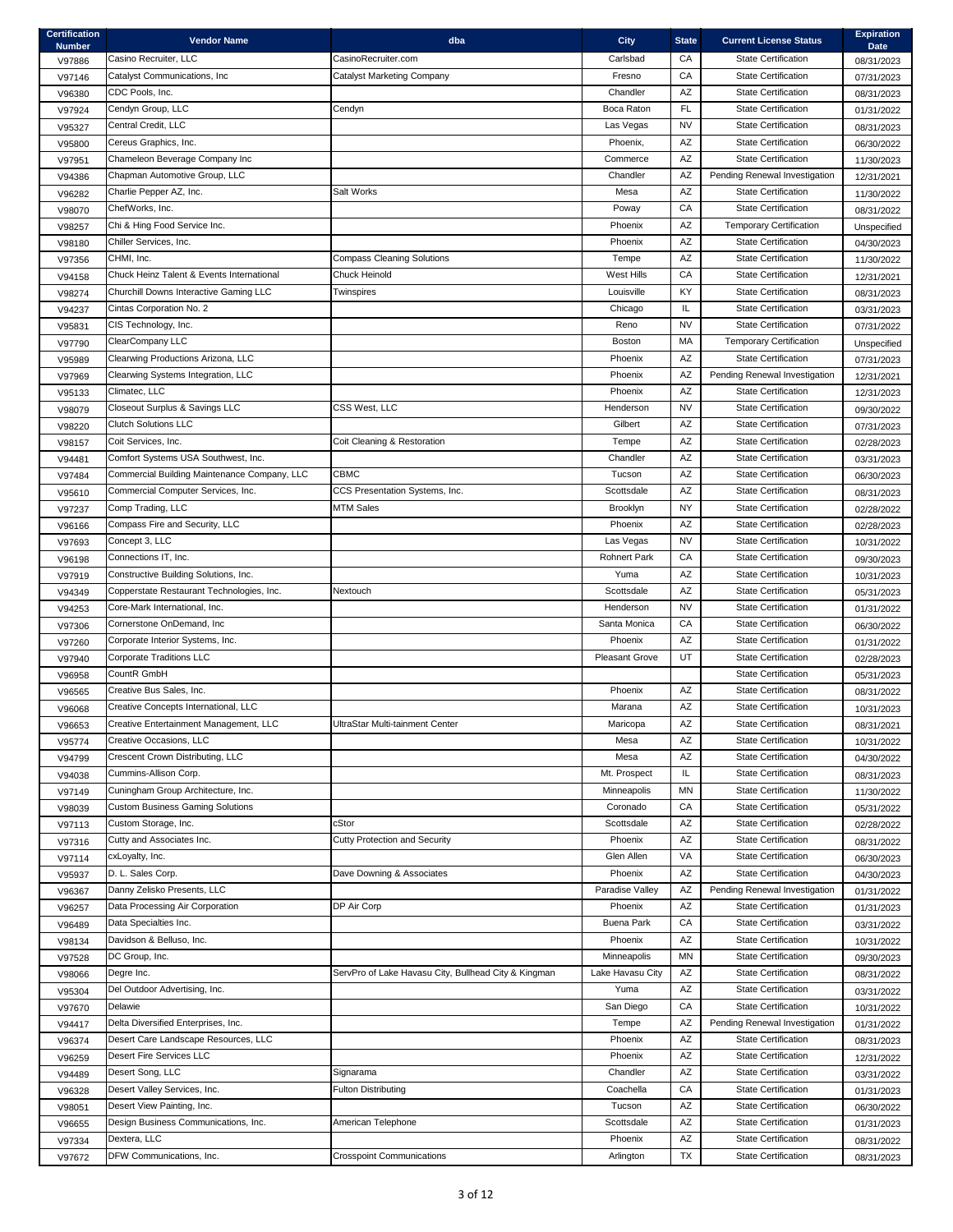| <b>Certification</b><br><b>Number</b> | <b>Vendor Name</b>                     | dba                                           | <b>City</b>                      | <b>State</b> | <b>Current License Status</b>  | <b>Expiration</b><br><b>Date</b> |
|---------------------------------------|----------------------------------------|-----------------------------------------------|----------------------------------|--------------|--------------------------------|----------------------------------|
| V98289                                | <b>Digital Recognition Network</b>     | <b>DRN</b>                                    | Fort Worth                       | <b>TX</b>    | <b>Temporary Certification</b> | Unspecified                      |
| V97346                                | Discount Light Depot, Inc.             | <b>MCOR Lighting</b>                          | Las Vegas                        | <b>NV</b>    | <b>State Certification</b>     | 03/31/2023                       |
| V96548                                | Ditronics Financial Services, LLC      | <b>Ditronics</b>                              | Las Vegas                        | <b>NV</b>    | <b>State Certification</b>     | 12/31/2022                       |
| V95846                                | DJ's Companies, Inc.                   |                                               | Globe                            | <b>AZ</b>    | <b>State Certification</b>     | 08/31/2022                       |
| V95757                                | <b>DKS Automotive and Coatings</b>     | <b>DKS</b>                                    | Scottsdale                       | AZ           | <b>State Certification</b>     | 04/30/2023                       |
| V97075                                | DocuWare Corporation                   |                                               | New Windsor                      | <b>NY</b>    | <b>State Certification</b>     | 11/30/2022                       |
| V94553                                | Donway Corporation                     |                                               | Scottsdale                       | AZ           | <b>State Certification</b>     | 04/30/2023                       |
| V98094                                | <b>DSP INTL LLC</b>                    |                                               | Las Vegas                        | <b>NV</b>    | <b>State Certification</b>     | 09/30/2023                       |
| V97322                                | DTC Consulting, LLC                    | Captain's                                     | Phoenix                          | AZ           | <b>State Certification</b>     | 06/30/2022                       |
| V96077                                | Dunn Transportation, Inc.              |                                               | Scottsdale                       | AZ           | <b>State Certification</b>     | 10/31/2022                       |
| V95035                                | Durham Construction, Inc.              |                                               | Parker                           | AZ           | <b>State Certification</b>     | 05/31/2023                       |
| V96308                                | <b>Dynasty Games</b>                   |                                               | Reno                             | <b>NV</b>    | <b>State Certification</b>     | 11/30/2021                       |
| V94185                                | E & E Services, Inc.                   |                                               | Lakeside                         | AZ           | <b>State Certification</b>     | 12/31/2021                       |
| V94540                                | E.GADS, LLC                            |                                               | Las Vegas                        | <b>NV</b>    | <b>State Certification</b>     | 06/30/2023                       |
| V97650                                | <b>EAJ Enterprises LLC</b>             | Source One Supply                             | Prescott                         | AZ           | <b>State Certification</b>     | 05/31/2022                       |
| V94085                                | East Valley Office Supply, Inc.        | <b>EVOS</b>                                   | Chandler                         | AZ           | <b>State Certification</b>     | 02/28/2023                       |
| V94519                                | Ecolab Inc.                            | Ecolab Inc. Pest Elimination Division         | St. Paul                         | <b>MN</b>    | <b>State Certification</b>     | 08/31/2022                       |
| V96007                                | EConnect, Inc.                         |                                               | Las Vegas                        | <b>NV</b>    | <b>State Certification</b>     | 05/31/2023                       |
| V97363                                | EcoServ Pest Elimination, LLC          |                                               | Phoenix                          | AZ           | <b>State Certification</b>     |                                  |
|                                       | Edward Don & Company, LLC              |                                               | Woodridge                        | IL           | <b>State Certification</b>     | 04/30/2023                       |
| V96155                                | Eldorado Resorts, Inc.                 |                                               | Reno                             | <b>NV</b>    | <b>State Certification</b>     | 05/31/2023                       |
| V97890                                | Elite Chip Care, LLC                   |                                               |                                  | <b>NV</b>    | <b>State Certification</b>     | 09/30/2021                       |
| V98084                                |                                        |                                               | Las Vegas<br><b>Blue Diamond</b> | <b>NV</b>    | <b>State Certification</b>     | 06/30/2022                       |
| V97068                                | EM Design, Inc.                        |                                               |                                  |              |                                | 04/30/2023                       |
| V97796                                | LLC                                    |                                               | Tulsa                            | OK           | <b>State Certification</b>     | 05/31/2023                       |
| V96011                                | Encore Group (USA) LLC                 |                                               | <b>Schiller Park</b>             | IL           | <b>State Certification</b>     | 05/31/2023                       |
| V95940                                | Encore Music, Inc.                     | <b>Encore Creative</b>                        | Tempe                            | AZ           | <b>State Certification</b>     | 01/31/2023                       |
| V98193                                | <b>Energy Control Services LLC</b>     | <b>ECS Arizona</b>                            | Phoenix                          | AZ           | <b>State Certification</b>     | 05/31/2023                       |
| V97914                                | Engaged Nation Holdings, LLC           | <b>Engaged Nation</b>                         | Las Vegas                        | <b>NV</b>    | <b>State Certification</b>     | 09/30/2023                       |
| V95303                                | Epic Productions of Phoenix, LLC       |                                               | Scottsdale                       | AZ           | <b>State Certification</b>     | 01/31/2023                       |
| V96819                                | Estaff Inc.                            |                                               | Scottsdale                       | AZ           | <b>State Certification</b>     | 06/30/2022                       |
| V97825                                | Etix, Inc.                             | Etix                                          | Morrisville                      | NC.          | <b>State Certification</b>     | 07/31/2023                       |
| V97611                                | eTouch LV, LLC                         |                                               | Las Vegas                        | <b>NV</b>    | <b>State Certification</b>     | 03/31/2022                       |
| V97414                                | EventCo LLC                            |                                               | Phoenix                          | AZ           | <b>State Certification</b>     | 02/28/2023                       |
| V97976                                | Everbridge, Inc.                       |                                               | Pasadena                         | CA           | <b>State Certification</b>     | 03/31/2022                       |
| V96327                                | Everi Games, Inc.                      |                                               | Las Vegas                        | <b>NV</b>    | <b>State Certification</b>     | 08/31/2023                       |
| V94352                                | Everi Payments, Inc.                   |                                               | Las Vegas                        | <b>NV</b>    | <b>State Certification</b>     | 08/31/2023                       |
| V97803                                | Experiture, Inc.                       |                                               | Brooklyn                         | <b>NY</b>    | <b>State Certification</b>     | 12/31/2021                       |
| V97855                                | Eye-Fi LLC                             |                                               | Las Vegas                        | <b>NV</b>    | <b>State Certification</b>     | 10/31/2023                       |
| V96099                                | Facility Solutions Group, Inc.         | <b>FSG</b>                                    | Mesa                             | AZ           | Pending Renewal Investigation  | 01/31/2022                       |
| V95972                                | Falcone Plumbing and Mechanical, LLC   |                                               | Mesa                             | AZ           | <b>State Certification</b>     | 07/31/2023                       |
| V96383                                | Farmer Bros. Co.                       | <b>Farmer Brothers Coffee</b>                 | Tempe                            | AZ           | <b>State Certification</b>     | 08/31/2023                       |
| V94329                                | <b>FFKR Architects/Planners II</b>     |                                               | Salt Lake City                   | UT           | <b>State Certification</b>     | 11/30/2022                       |
| V96587                                | Finley & Cook, P.L.L.C.                |                                               | Shawnee                          | OK           | <b>State Certification</b>     | 08/31/2022                       |
| V95921                                | Finley Distributing Co., LLC           |                                               | Tucson                           | AZ           | <b>State Certification</b>     | 12/31/2022                       |
| V97892                                | First American Bankcard, Inc.          | Fabicash                                      | Metairie                         | LA           | <b>State Certification</b>     | 07/31/2023                       |
| V98263                                | First People's Marketing, LLC          |                                               | Haddonfield                      | <b>NJ</b>    | <b>Temporary Certification</b> | Unspecified                      |
| V97878                                | FITLOGISTIX, LLC                       |                                               | Chandler                         | AZ           | <b>State Certification</b>     | 07/31/2023                       |
| V94213                                | Fitzpatrick J. Ignacio, Sr.            | Tobacco Barn                                  | Tucson                           | AZ           | <b>State Certification</b>     | 05/31/2023                       |
| V96652                                | Five Sharp, LLC                        | Remington Repair / Just in Time Refrigeration | Peoria                           | AZ           | <b>State Certification</b>     | 01/31/2023                       |
| V97958                                | Flag Landscaping Inc.                  | Christmas Decor by Flag Landscaping           | Flagstaff                        | AZ           | <b>State Certification</b>     | 08/31/2022                       |
| V94168                                | Fluoresco Services, LLC                |                                               | Tucson                           | AZ           | <b>State Certification</b>     | 08/31/2022                       |
| V97891                                | Flycast Partners, Inc.                 |                                               | St. Petersburg                   | <b>FL</b>    | <b>State Certification</b>     | 08/31/2023                       |
| V98150                                | <b>FMG Express Facility Management</b> | <b>Express Facility Management</b>            | Tempe                            | AZ           | <b>State Certification</b>     | 03/31/2023                       |
| V95009                                | FortuNet, Inc.                         |                                               | Las Vegas                        | <b>NV</b>    | <b>State Certification</b>     | 04/30/2023                       |
| V96252                                | <b>Foster Electric Motor</b>           | Arizona Pump                                  | Chandler                         | AZ           | <b>State Certification</b>     | 10/31/2022                       |
| V95925                                | Four Winds Interactive, LLC            |                                               | Denver                           | CO           | <b>State Certification</b>     | 12/31/2022                       |
| V97555                                | Foxx Designs, LLC                      |                                               | San Tan Valley                   | AZ           | Pending Renewal Investigation  | 01/31/2022                       |
| V94254                                | FPA, Ltd.                              | <b>Fireworks Productions of Arizona</b>       | Chandler                         | AZ           | <b>State Certification</b>     | 08/31/2023                       |
| V95464                                | Franklin Covey Client Sales, Inc.      |                                               | Salt Lake City                   | UT           | <b>State Certification</b>     | 04/30/2023                       |
| V96600                                | Franklin Press, Inc.                   | Franklin                                      | <b>Baton Rouge</b>               | LA           | <b>State Certification</b>     | 11/30/2022                       |
| V97817                                | Freightliner of Arizona, LLC           | <b>Velocity Truck Center</b>                  | Tolleson                         | AZ           | <b>State Certification</b>     | 05/31/2023                       |
| V96589                                | <b>Frontier Printed Products</b>       |                                               | Chandler                         | AZ           | <b>State Certification</b>     | 08/31/2022                       |
| V95110                                | Frontier Technology, LLC               | MicroAge                                      | Tempe                            | AZ           | <b>State Certification</b>     | 04/30/2023                       |
| V98240                                | Full Swing Golf, Inc.                  |                                               | Carlsbad                         | СA           | <b>State Certification</b>     | 10/31/2023                       |
| V95331                                | Fulline Vending, Inc.                  | Arizona Complete Candy & Tobacco              | Glendale                         | AZ           | <b>State Certification</b>     | 05/31/2022                       |
| V97246                                | Gaga Marketing, LLC                    | Gaga Marketing                                | Stevenson                        | MD           | <b>State Certification</b>     | 04/30/2022                       |
| V94784                                | Galaxy Gaming, Inc.                    |                                               | Las Vegas                        | <b>NV</b>    | <b>State Certification</b>     | 04/30/2022                       |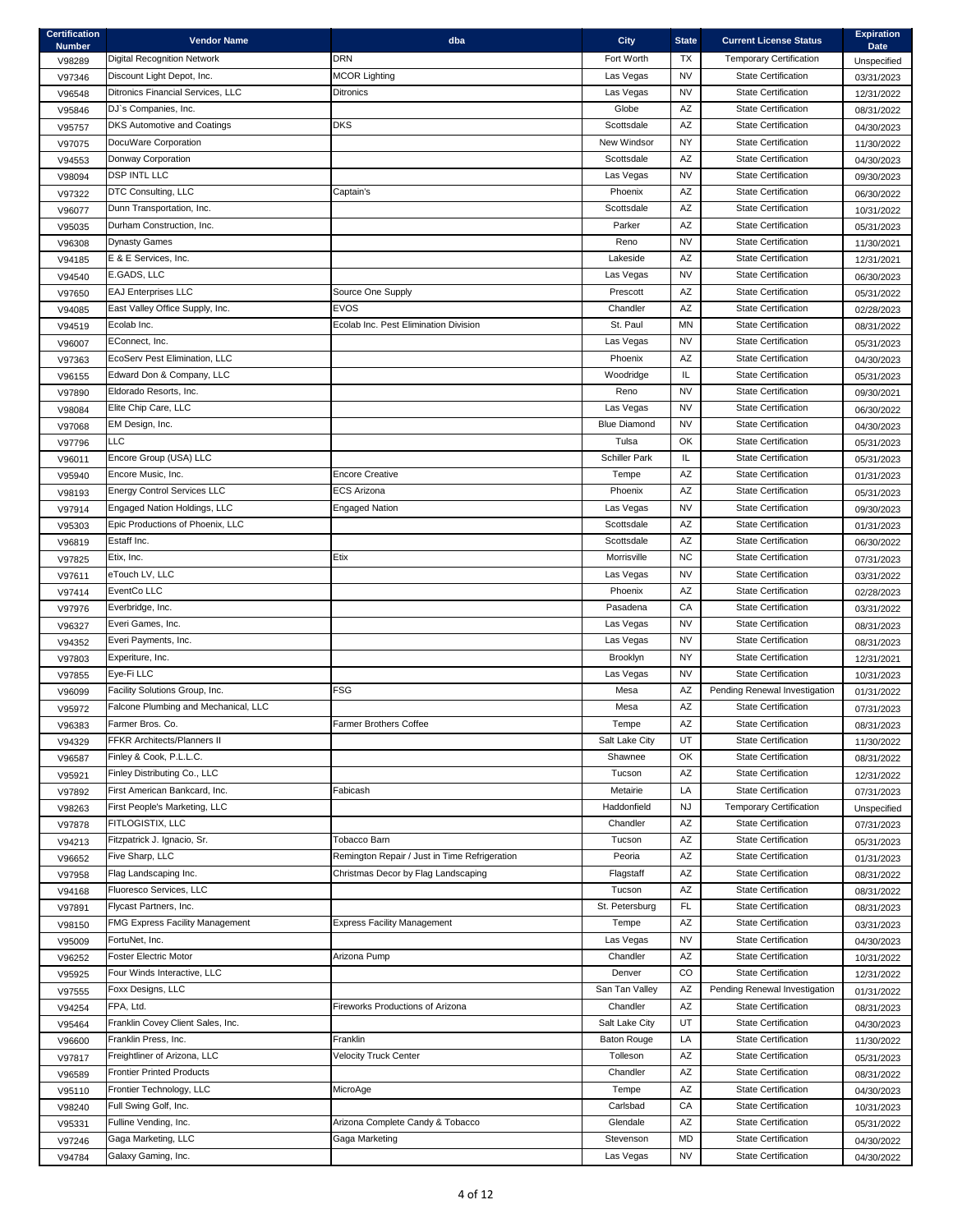| <b>Certification</b><br><b>Number</b> | <b>Vendor Name</b>                                                                  | dba                                 | <b>City</b>     | <b>State</b> | <b>Current License Status</b> | <b>Expiration</b><br><b>Date</b> |
|---------------------------------------|-------------------------------------------------------------------------------------|-------------------------------------|-----------------|--------------|-------------------------------|----------------------------------|
| V97939                                | Gamblit Gaming, LLC                                                                 |                                     | Pasadena        | CА           | <b>State Certification</b>    | 04/30/2022                       |
| V97080                                | Game Changing Technologies, Inc.                                                    | <b>GCT</b>                          | San Diego       | СA           | <b>State Certification</b>    | 09/30/2023                       |
| V97636                                | Game Stands, LLC                                                                    |                                     | San Diego       | CA           | <b>State Certification</b>    | 07/31/2022                       |
| V97810                                | GameCo, LLC                                                                         | GameCo                              | Las Vegas       | <b>NV</b>    | Pending Renewal Investigation | 05/31/2021                       |
| V97627                                | Gaming & Entertainment Touch Technology, LLC                                        | G.E.T.T                             | Las Vegas       | <b>NV</b>    | <b>State Certification</b>    | 09/30/2022                       |
| V96284                                | Gaming Arts, LLC                                                                    |                                     | Las Vegas       | <b>NV</b>    | <b>State Certification</b>    | 01/31/2023                       |
| V96729                                | Gaming Hospitality Solutions, Inc.                                                  | <b>Gaming Hospitality Solutions</b> | Aurora          | CO           | <b>State Certification</b>    | 07/31/2023                       |
| V94013                                | Gaming Laboratories International, LLC                                              | SLI Compliance (in Colorado)        | Lakewood        | <b>NJ</b>    | <b>State Certification</b>    | 08/31/2023                       |
| V94691                                | Gaming Partners International USA, Inc.                                             | <b>GPI USA</b>                      | North Las Vegas | <b>NV</b>    | <b>State Certification</b>    | 10/31/2023                       |
| V95750                                | Gaming Support USA, Inc.                                                            | <b>Gaming Support</b>               | Las Vegas       | <b>NV</b>    | <b>State Certification</b>    | 12/30/2021                       |
| V98162                                | GAN Nevada, Inc.                                                                    | GAN                                 | Las Vegas       | <b>NV</b>    | <b>State Certification</b>    | 08/31/2023                       |
| V98166                                | <b>GAN UK Limited</b>                                                               | GAN                                 |                 |              | <b>State Certification</b>    | 02/28/2023                       |
| V94712                                | Gary Platt Manufacturing, LLC                                                       |                                     | Reno            | <b>NV</b>    | <b>State Certification</b>    | 08/31/2023                       |
| V95985                                | Gasser Chair Co., Inc.                                                              |                                     | Youngstown      | OH           | <b>State Certification</b>    | 06/30/2023                       |
| V95355                                | Genesis Gaming Solutions, Inc.                                                      |                                     | Spring          | <b>TX</b>    | <b>State Certification</b>    | 10/31/2022                       |
| V94487                                | Genesis Resource, Inc.                                                              |                                     | Gilbert         | AZ           | <b>State Certification</b>    | 06/30/2023                       |
| V96845                                | GEO & Associates, Inc.                                                              |                                     | Tucson          | AZ           | Pending Renewal Investigation | 12/31/2021                       |
| V94568                                | <b>GGMM Enterprises, Inc.</b>                                                       | M & M Roofing                       | Prescott        | AZ           | <b>State Certification</b>    | 10/31/2023                       |
| V94437                                | GHA Technologies, Inc.                                                              |                                     | Scottsdale      | AZ           | <b>State Certification</b>    | 03/31/2023                       |
| V94813                                | Giesecke+Devrient Currency Technology America, Inc. Giesecke+Devrient America, Inc. |                                     | <b>Dulles</b>   | VA           | <b>State Certification</b>    | 08/31/2023                       |
| V97434                                | Gifford Electric, Inc.                                                              |                                     | Las Vegas       | <b>NV</b>    | <b>State Certification</b>    | 04/30/2023                       |
| V97682                                | Gilbert Sons Electric, LLC                                                          |                                     | Laveen          | AZ           | <b>State Certification</b>    | 09/30/2023                       |
| V94172                                | Glenn Jones Ford Lincoln Mercury, LLLP                                              | Jones Ford Casa Grande              | Casa Grande     | AZ           | <b>State Certification</b>    | 08/31/2023                       |
| V98015                                | Global Market Advisors, LLC                                                         |                                     | Las Vegas       | <b>NV</b>    | <b>State Certification</b>    | 05/31/2022                       |
| V96090                                | Global Payments Gaming Services, Inc.                                               |                                     | <b>Niles</b>    | IL           | <b>State Certification</b>    | 08/31/2023                       |
| V96378                                | <b>Global Promotional Sourcing</b>                                                  | Proforma GPS                        | Las Vegas       | <b>NV</b>    | <b>State Certification</b>    | 06/30/2023                       |
| V97732                                | Global Trade Marketing, Inc.                                                        | Ziglift Material Handling           | Surprise        | AZ           | <b>State Certification</b>    | 07/31/2023                       |
| V94014                                | Glory Global Solutions, Inc.                                                        | Glory                               | Lisle           | IL           | <b>State Certification</b>    | 01/31/2023                       |
| V97697                                | Golden Whale Marketing                                                              | Cary Conrady                        | Escondido       | CA           | <b>State Certification</b>    | 06/30/2023                       |
| V94521                                | Goodmans, Inc.                                                                      | <b>Goodmans Interior Structures</b> | Phoenix         | AZ           | <b>State Certification</b>    |                                  |
|                                       | GOS, LLC                                                                            | <b>GOS Products for Business</b>    | Phoenix         | AZ           | <b>State Certification</b>    | 05/31/2022                       |
| V98286                                | Got You Covered Music, Inc.                                                         | <b>Got You Covered</b>              | Phoenix         | AZ           | <b>State Certification</b>    | 12/31/2023                       |
| V97754                                | Grand Avenue Produce Co., Inc.                                                      |                                     | Peoria          | AZ           | <b>State Certification</b>    | 12/31/2022                       |
| V96372                                | Granite Specialty Foods, Inc.                                                       | Azoria Foods                        | Phoenix         | AZ           | <b>State Certification</b>    | 07/31/2023                       |
| V97426                                |                                                                                     | Graphic Controls Holding, Inc.      | <b>Buffalo</b>  | <b>NY</b>    | <b>State Certification</b>    | 04/30/2023                       |
| V95866                                | Graphic Controls Acquisition Corp.<br>Graviton Consulting Services, Inc             |                                     | Sacramento      | СA           | <b>State Certification</b>    | 12/31/2022                       |
| V97332                                |                                                                                     |                                     |                 |              |                               | 02/28/2023                       |
| V95292                                | Great Scott Productions, Inc.                                                       |                                     | Phoenix         | AZ           | Renewal Application Received  | 02/28/2022                       |
| V95140                                | Gruber Technical, Inc.                                                              | <b>Gruber Power Services</b>        | Phoenix         | AZ           | <b>State Certification</b>    | 01/31/2023                       |
| V96626                                | GT Advertising, LLC                                                                 |                                     | Las Vegas       | <b>NV</b>    | <b>State Certification</b>    | 05/31/2023                       |
| V96880                                | Guest-Tek Interactive Entertainment Inc.                                            |                                     |                 |              | <b>State Certification</b>    | 11/30/2022                       |
| V97864                                | Guthrie General, Inc.                                                               |                                     | Glendale        | AZ           | <b>State Certification</b>    | 08/31/2023                       |
| V94974                                | <b>HACI Service, LLC</b>                                                            |                                     | Phoenix         | AZ           | <b>State Certification</b>    | 08/31/2022                       |
| V94759                                | Halifax Security, Inc.                                                              | North American Video                | <b>Brick</b>    | <b>NJ</b>    | <b>State Certification</b>    | 10/31/2023                       |
| V97567                                | HALO Branded Solutions, Inc.                                                        | <b>HALO Recognition</b>             | Sterling        | IL           | <b>State Certification</b>    | 04/30/2022                       |
| V94309                                | Handling Systems, Inc.                                                              |                                     | Phoenix         | AZ           | Pending Renewal Investigation | 10/31/2021                       |
| V97988                                | Harmon Construction, Incorporated                                                   |                                     | North Vernon    | IN           | <b>State Certification</b>    | 04/30/2022                       |
| V95728                                | Harper Media, LLC                                                                   | Allegra                             | Show Low        | AZ           | Pending Renewal Investigation | 12/31/2021                       |
| V94018                                | Harrah's Arizona Corporation                                                        |                                     | Maricopa        | AZ           | <b>State Certification</b>    | 08/31/2022                       |
| V96346                                | Hawkeye Electric, Inc.                                                              |                                     | Chandler        | AZ           | <b>State Certification</b>    | 06/30/2023                       |
| V96136                                | HBG Design, Inc.                                                                    |                                     | Memphis         | <b>TN</b>    | <b>State Certification</b>    | 06/30/2022                       |
| V95394                                | Henry Brown Buick GMC, LLC                                                          |                                     | Gilbert         | AZ           | <b>State Certification</b>    | 08/31/2022                       |
| V94705                                | Hensley & Company                                                                   | Hensley Beverage Company            | Phoenix         | AZ           | <b>State Certification</b>    | 04/30/2023                       |
| V98140                                | Highway 85 Creative, LLC                                                            |                                     | Peoria          | AZ           | <b>State Certification</b>    | 10/31/2022                       |
| V95697                                | Hi-Line Snack & Vending, Inc.                                                       | <b>Hi-Line Refreshment Services</b> | Flagstaff       | AZ           | Pending Renewal Investigation | 01/31/2022                       |
| V94347                                | Hillyard, Inc.                                                                      |                                     | Mesa            | AZ           | <b>State Certification</b>    | 04/30/2022                       |
| V97804                                | Holiday Lighting Company AZ Inc.                                                    | <b>HLC</b>                          | Phoenix         | AZ           | <b>State Certification</b>    | 05/31/2023                       |
| V94696                                | Hoppstetter Office Products, Inc.                                                   |                                     | Yuma            | AZ           | <b>State Certification</b>    | 04/30/2023                       |
| V98173                                | Hospitality & Retail Systems, LLC                                                   |                                     | Deerfield Beach | <b>FL</b>    | <b>State Certification</b>    | 05/31/2023                       |
| V97064                                | Hospitality Network, LLC                                                            |                                     | Las Vegas       | <b>NV</b>    | <b>State Certification</b>    | 09/30/2023                       |
| V97357                                | House Edge Digital LLC                                                              |                                     | Tucson          | AZ           | <b>State Certification</b>    | 11/30/2022                       |
| V96763                                | Houston Productions, LLC                                                            |                                     | Las Vegas       | <b>NV</b>    | <b>State Certification</b>    | 07/31/2023                       |
| V96193                                | Hunt Construction Group, Inc.                                                       |                                     | Phoenix         | AZ           | <b>State Certification</b>    | 07/31/2022                       |
| V96425                                | I-5 Design Build Inc.                                                               |                                     | Lacey           | WA           | <b>State Certification</b>    | 10/31/2023                       |
| V98246                                | <b>ICON Electric LLC</b>                                                            |                                     | Gilbert         | AZ           | <b>State Certification</b>    | 08/31/2023                       |
| V98190                                | <b>IES</b> Communications, LLC                                                      |                                     | Tempe           | AZ           | <b>State Certification</b>    | 05/31/2023                       |
| V98125                                | iGaming Capital LLC                                                                 |                                     | Boca Raton      | <b>FL</b>    | <b>State Certification</b>    | 12/31/2022                       |
| V94002                                | <b>IGT</b>                                                                          |                                     | Las Vegas       | <b>NV</b>    | <b>State Certification</b>    | 08/31/2023                       |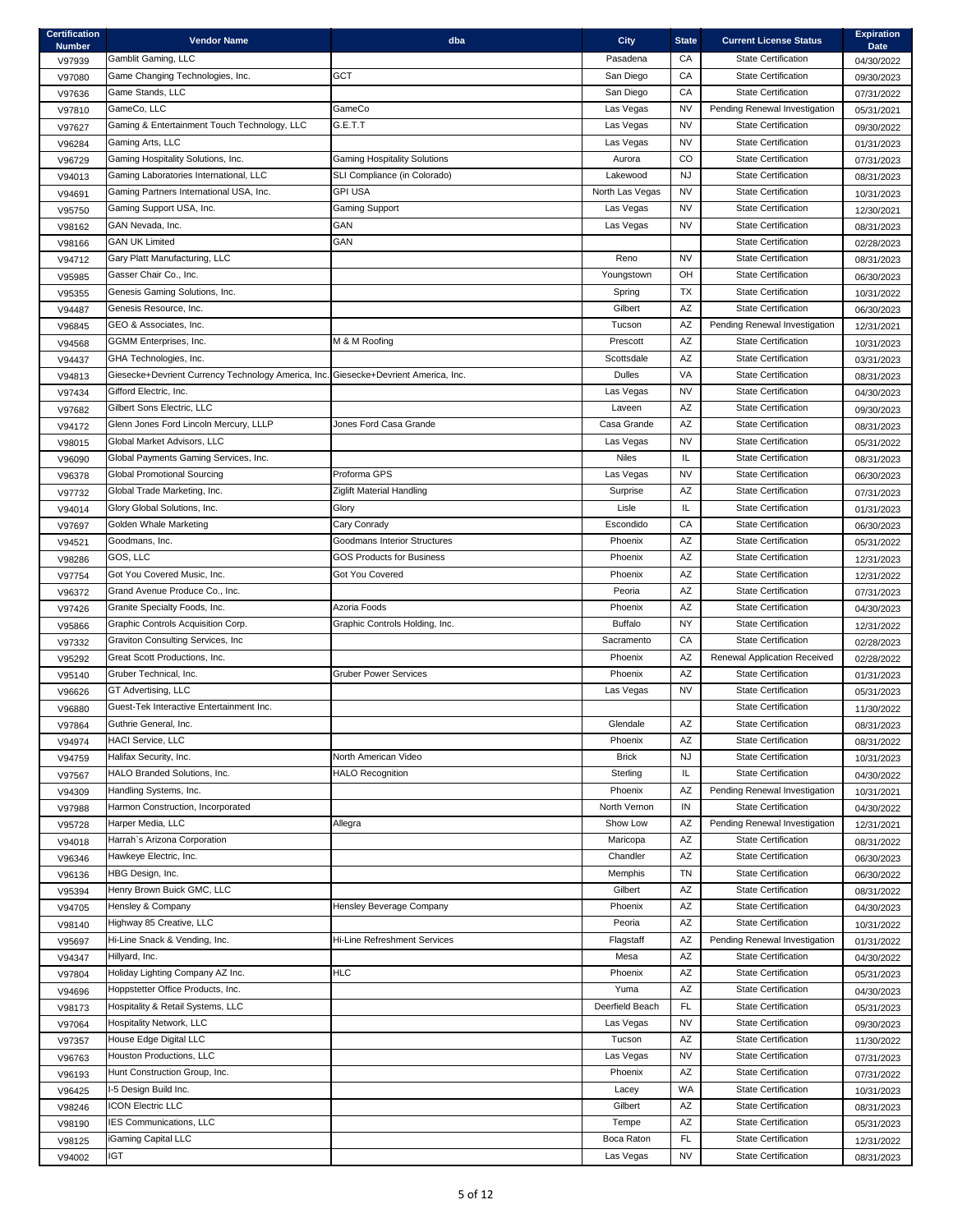| <b>Certification</b><br><b>Number</b> | <b>Vendor Name</b>                        | dba                                 | <b>City</b>           | <b>State</b> | <b>Current License Status</b>                            | <b>Expiration</b><br><b>Date</b> |
|---------------------------------------|-------------------------------------------|-------------------------------------|-----------------------|--------------|----------------------------------------------------------|----------------------------------|
| V94882                                | Image Craft, LLC                          |                                     | Phoenix               | AZ           | <b>Temporary Certification</b>                           | Unspecified                      |
| V95982                                | IMC Group, LLC                            | <b>Impact Marketing</b>             | Scottsdale            | AZ           | <b>State Certification</b>                               | 04/30/2023                       |
| V96267                                | Imging Solutions, LLC                     |                                     | Tempe                 | AZ           | <b>State Certification</b>                               | 11/30/2022                       |
| V95313                                | Immedia, LLC                              |                                     | Scottsdale            | AZ           | <b>State Certification</b>                               | 05/31/2022                       |
| V95748                                | Improvisations, Inc.                      |                                     | Bend                  | <b>OR</b>    | <b>State Certification</b>                               | 06/30/2023                       |
| V98001                                | Incenta Rewards LLC                       |                                     | Dayton                | OH           | Pending Renewal Investigation                            | 01/31/2022                       |
| V98139                                | Incentive Supply, Inc.                    |                                     | <b>Blacklick</b>      | OH           | <b>State Certification</b>                               | 12/31/2022                       |
| V96631                                | Incredible Technologies, Inc.             |                                     | Vernon Hills          | IL           | <b>State Certification</b>                               | 02/28/2023                       |
| V94476                                | Infinium Software, Inc.                   |                                     | New York              | <b>NY</b>    | <b>State Certification</b>                               | 08/31/2021                       |
| V97655                                | Innovative Media Partners, LLC            |                                     | Scottsdale            | AZ           | <b>State Certification</b>                               | 06/30/2022                       |
| V97836                                | Integrated Power Systems, Inc.            |                                     | Lake Oswego           | <b>OR</b>    | <b>State Certification</b>                               | 07/31/2023                       |
| V94944                                | Interblock d.d.                           |                                     |                       |              | <b>State Certification</b>                               | 05/31/2022                       |
| V96223                                | Interblock USA L.C.                       |                                     | Las Vegas             | <b>NV</b>    | <b>State Certification</b>                               | 05/31/2022                       |
| V96924                                | International Chemtex Corporation         |                                     | Lakeville             | MN           | <b>State Certification</b>                               | 05/31/2022                       |
| V95376                                | International Hole In One Association     | <b>Odds On Promotions</b>           | Reno                  | <b>NV</b>    | <b>State Certification</b>                               | 10/31/2022                       |
| V97102                                | InterTech Communications Group, LLC       |                                     | Phoenix               | AZ           | <b>State Certification</b>                               | 10/31/2022                       |
| V98234                                | Ismael's Landscaping & Tree Services, LLC |                                     | Cottonwood            | AZ           | <b>State Certification</b>                               | 09/30/2023                       |
| V98287                                | Ivanti, Inc.                              |                                     | South Jordan          | UT           | Follow-Up Pending                                        | Unspecified                      |
| V94564                                | J & M Printing, Inc.                      |                                     | Gwinner               | ND.          | <b>State Certification</b>                               | 03/31/2023                       |
| V95159                                | J.C. Cullen, Inc.                         | Niles Radio                         | Flagstaff             | AZ           | <b>State Certification</b>                               | 08/31/2023                       |
| V97800                                | J.E.T. Limousine & Transportation, LLC    |                                     | Phoenix               | AZ           | <b>State Certification</b>                               | 05/31/2023                       |
| V97459                                | J2 Technology Solutions, LLC              |                                     | Mesa                  | AΖ           | Pending Renewal Investigation                            | 11/30/2021                       |
| V97412                                | <b>JAA Live Entertainment</b>             |                                     | <b>Cathedral City</b> | CA           | <b>State Certification</b>                               | 01/31/2023                       |
| V97867                                | Jacksons Food Stores, Inc.                | Jackson Energy                      | Meridian              | ID           | <b>State Certification</b>                               | 07/31/2023                       |
| V96720                                | Jampolsky Holdings, Inc.                  | <b>Destination Specialists</b>      | Scottsdale            | AZ           | <b>State Certification</b>                               | 05/31/2023                       |
| V97271                                | Jant Group Inc.                           | Desert Foothills Ace Hardware       | Phoenix               | AZ           | <b>State Certification</b>                               | 06/30/2022                       |
| V98069                                | JANUS Software, Inc.                      | <b>JANUS Associates</b>             | Stamford              | <b>CT</b>    | <b>State Certification</b>                               | 06/30/2022                       |
| V95270                                | Japan Cash Machine Company, Ltd.          |                                     |                       |              | <b>State Certification</b>                               | 10/31/2022                       |
| V96428                                | JCJ Architecture, PC                      |                                     | Hartford              | <b>CT</b>    | <b>State Certification</b>                               | 11/30/2021                       |
| V94943                                | <b>JCM American Corporation</b>           | <b>JCM Global</b>                   | Las Vegas             | <b>NV</b>    | <b>State Certification</b>                               | 10/31/2022                       |
| V95857                                | Jim's Harley-Davidson, Inc.               | Bobby's Territorial Harley-Davidson | Yuma                  | AZ           | <b>State Certification</b>                               | 10/31/2022                       |
| V96142                                | Johnson Controls, Inc.                    |                                     | Tempe,                | AZ           | <b>State Certification</b>                               | 12/31/2023                       |
| V96711                                | Joingo, LLC<br>Jones Signs Co. Inc.       |                                     | Las Vegas<br>De Pere  | <b>NV</b>    | <b>State Certification</b><br><b>State Certification</b> | 05/31/2022                       |
| V98198                                |                                           |                                     | Globe                 | WI<br>AZ     | <b>State Certification</b>                               | 06/30/2023                       |
| V94333                                | Jonovich Companies, Inc.<br>JTBR, Inc.    | <b>Channel Choice</b>               | Tucson                | AZ           | Pending Renewal Investigation                            | 04/30/2022                       |
| V95794                                | JTJ Construction, Inc.                    | JTJ Construction                    | Yuma                  | AZ           | <b>State Certification</b>                               | 11/30/2021                       |
| V94857                                | Karidis Productions, Inc.                 |                                     | Glendale              | AZ           | <b>State Certification</b>                               | 03/31/2022                       |
| V97226                                | Katalyst Restaurant Concepts, LLC         |                                     | Tucson                | AZ           | Follow-Up Pending                                        | 03/31/2022                       |
| V98207                                | Katz Design Group, LLC                    |                                     | Phoenix               | AZ           | <b>State Certification</b>                               | Unspecified                      |
| V98242<br>V97491                      | Kearney Electric, Inc.                    |                                     | Phoenix               | AZ           | <b>State Certification</b>                               | 10/31/2023<br>07/31/2023         |
| V94098                                | Kelley Communications, Inc.               |                                     | Mesa                  | AZ           | <b>State Certification</b>                               | 08/31/2022                       |
| V96666                                | Kenneth Falik                             | Kenco Company                       | Murrieta              | CA           | <b>State Certification</b>                               | 03/31/2023                       |
| V97256                                | KGM Gaming, LLC                           |                                     | Philadelphia          | PA           | <b>State Certification</b>                               | 10/31/2022                       |
| V94288                                | Kids Quest III, Inc.                      | <b>Kids Quest</b>                   | Plymouth              | <b>MN</b>    | <b>State Certification</b>                               | 11/30/2022                       |
| V97943                                | Kilkenny Wine Group, LLC                  |                                     | Phoenix               | AZ           | Pending Renewal Investigation                            | 12/31/2021                       |
| V95024                                | Kingsbury Uniforms, Inc.                  |                                     | Torrance              | CA           | <b>State Certification</b>                               | 02/28/2023                       |
| V94268                                | Kitchell Contractors, Inc. of Arizona     |                                     | Phoenix               | AZ           | <b>State Certification</b>                               | 10/31/2023                       |
| V98045                                | Klai Juba Wald Architecture and Interiors |                                     | Las Vegas             | <b>NV</b>    | <b>State Certification</b>                               | 04/30/2022                       |
| V94574                                | Konami Gaming, Inc.                       |                                     | Las Vegas             | <b>NV</b>    | <b>State Certification</b>                               | 12/31/2023                       |
| V97831                                | <b>KPrime Technologies</b>                | <b>Virtual Police</b>               | Phoenix               | AZ           | <b>State Certification</b>                               | 05/31/2023                       |
| V98105                                | Kraemer Design Services, Inc.             | Kraeko                              | Chandler              | AZ           | <b>State Certification</b>                               | 08/31/2022                       |
| V98123                                | Kristopher Ritzmann                       |                                     | Marana                | AZ           | <b>State Certification</b>                               | 09/30/2022                       |
| V94676                                | Kronos Incorporated                       |                                     | Lowell                | <b>MA</b>    | <b>State Certification</b>                               | 06/30/2023                       |
| V98003                                | Kronos SaaShr, Inc.                       |                                     | Branchburg            | <b>NJ</b>    | <b>State Certification</b>                               | 07/31/2022                       |
| V95441                                | L & M Food Service, Inc.                  |                                     | <b>Bullhead City</b>  | AZ           | <b>State Certification</b>                               | 07/31/2022                       |
| V97506                                | L. Keeley Construction Co.                |                                     | St. Louis             | <b>MO</b>    | <b>State Certification</b>                               | 08/31/2023                       |
| V96443                                | LA Specialty Produce Co.                  | Vesta Foodservice                   | Santa Fe Springs      | CA           | <b>State Certification</b>                               | 03/31/2022                       |
| V96733                                | Labatt New Mexico LLC                     | Labatt Food Service                 | Albuquerque           | <b>NM</b>    | <b>State Certification</b>                               | 07/31/2023                       |
| V98367                                | Lakefront Entertainment, LLC              | Fran Romeo Agency                   | Old Hickory           | <b>TN</b>    | <b>Temporary Certification</b>                           | Unspecified                      |
| V95139                                | Lamar Central Outdoor, LLC                | Lamar Advertising of Yuma           | <b>Baton Rouge</b>    | LA           | Pending Renewal Investigation                            | 11/30/2021                       |
| V96084                                | Landcorp Property Maintenance I, Inc.     |                                     | Scottsdale            | AZ           | <b>State Certification</b>                               | 02/28/2022                       |
| V95472                                | Landry Holdings, LLC                      | CasinoTech                          | Henderson             | <b>NV</b>    | <b>State Certification</b>                               | 02/28/2023                       |
| V97686                                | Lane Terralever, LLC                      |                                     | Phoenix               | AZ           | <b>State Certification</b>                               | 07/31/2022                       |
| V96490                                | Lanmor Services, Inc.                     |                                     | Phoenix               | AZ           | <b>State Certification</b>                               | 05/31/2022                       |
| V97235                                | Laramore Quality Restoration LLC          |                                     | Lake Havasu City      | AZ           | <b>State Certification</b>                               | 01/31/2023                       |
| V98097                                | Lawson Products Inc.                      |                                     | Chicago               | IL.          | <b>State Certification</b>                               | 09/30/2022                       |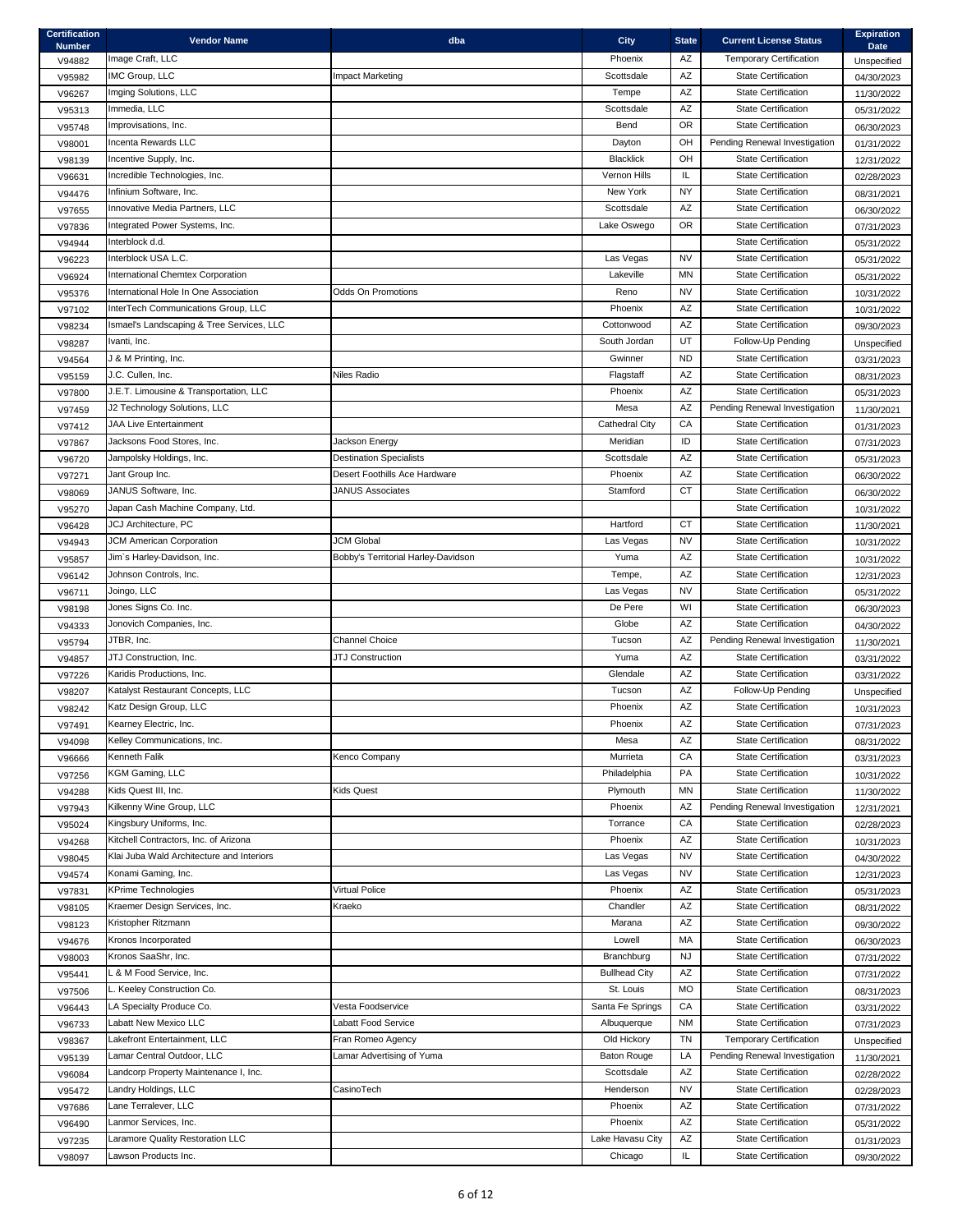| <b>Certification</b><br><b>Number</b> | <b>Vendor Name</b>                                  | dba                               | <b>City</b>          | <b>State</b>           | <b>Current License Status</b>                            | <b>Expiration</b><br><b>Date</b> |
|---------------------------------------|-----------------------------------------------------|-----------------------------------|----------------------|------------------------|----------------------------------------------------------|----------------------------------|
| V96057                                | LBK Enterprises, Inc.                               | Interstate All Battery Center     | Mesa                 | AZ                     | Pending Renewal Investigation                            | 01/31/2022                       |
| V94889                                | <b>LCD Electrical Contracting, LLC</b>              | <b>D&amp;H Electric</b>           | Yuma                 | AZ                     | <b>State Certification</b>                               | 01/31/2023                       |
| V96110                                | Le Pafe, Inc.                                       | Le Chef Bakery                    | Montebello           | CA                     | <b>State Certification</b>                               | 05/31/2022                       |
| V97557                                | Legacy Beverage, LLC                                |                                   | Flagstaff            | AZ                     | Pending Renewal Investigation                            | 12/31/2021                       |
| V95460                                | Level 7 Technologies, LLC                           | Aspen Technologies                | Tempe                | AZ                     | <b>State Certification</b>                               | 12/31/2022                       |
| V98046                                | Level One Mohs, LLC                                 | Amoroma Productions               | Chandler             | AZ                     | <b>State Certification</b>                               | 03/31/2022                       |
| V94986                                | Levy Premium Foodservice LP                         | Levy Restaurants at Chase Field   | Phoenix              | AZ                     | <b>State Certification</b>                               | 08/31/2022                       |
| V97815                                | Liberty Staffing Nevada, LLC                        | <b>Liberty Staffing USA</b>       | Tempe                | AZ                     | <b>State Certification</b>                               | 05/31/2023                       |
| V97100                                | Lighting Unlimited, Inc.                            |                                   | Scottsdale           | AZ                     | <b>State Certification</b>                               | 08/31/2022                       |
| V96491                                | Lightning Slot Machines, LLC                        |                                   | Boothwyn             | PA                     | <b>State Certification</b>                               | 02/28/2023                       |
| V95942                                | Loftin Equipment Company                            |                                   | Phoenix              | AZ                     | <b>State Certification</b>                               | 11/30/2022                       |
| V94097                                | LS Branding, Inc.                                   |                                   | Tempe                | AZ                     | <b>State Certification</b>                               | 10/31/2023                       |
| V98284                                | Lunaker Enterprises LLC                             | The Luna Agency                   | Las Vegas            | <b>NV</b>              | <b>State Certification</b>                               | 12/31/2023                       |
| V98318                                | Lyneer Staffing Solutions, LLC                      |                                   | Ewing                | <b>NJ</b>              | <b>Temporary Certification</b>                           | Unspecified                      |
| V95405                                | MacKenzie and Company, LLC                          |                                   | Chandler             | AZ                     | <b>State Certification</b>                               | 10/31/2022                       |
| V97759                                | Made Simple LLC                                     | Natco                             | Brooklyn             | <b>NY</b>              | <b>State Certification</b>                               | 03/31/2023                       |
| V96476                                | MadeToOrder, Inc.                                   |                                   | Pleasanton           | CA                     | <b>State Certification</b>                               | 08/31/2023                       |
| V96756                                | Maricopa Data Storage Centers, Inc.                 | Data Storage Center, Inc.         | Phoenix              | AZ                     | <b>State Certification</b>                               | 02/28/2022                       |
| V95768                                | Maritz Holdings Inc.                                | <b>Maritz Motivation</b>          | Fenton               | <b>MO</b>              | <b>State Certification</b>                               | 06/30/2022                       |
| V97772                                | Mark Joseph Perlmutter                              | Perlmutter Purchasing Power       | San Diego            | CA                     | <b>State Certification</b>                               | 12/31/2022                       |
| V96461                                | Marketing Performance Group, Inc.                   | Marketing Performance Group       | Boca Raton           | <b>FL</b>              | Pending Renewal Investigation                            | 12/31/2021                       |
| V95935                                | Marketing Results Nevada Corporation                | <b>Marketing Results</b>          | Henderson            | <b>NV</b>              | <b>State Certification</b>                               | 02/28/2023                       |
| V95836                                | Mark-it Smart, Inc.                                 |                                   | Santa Ana            | CA                     | <b>State Certification</b>                               | 09/30/2022                       |
| V98103                                | Martin Wilbourn Partners, LLC                       | Allegiance                        | <b>Little Rock</b>   | <b>AR</b>              | <b>State Certification</b>                               | 07/31/2022                       |
| V97799                                | Marum & Associates Engineering, LLC                 |                                   | Tucson               | AZ                     | <b>State Certification</b>                               | 05/31/2023                       |
| V94823                                | Masque Publishing, Inc.                             | Masque Publishing                 | Lone Tree            | CO                     | <b>State Certification</b>                               | 02/28/2022                       |
| V96140                                | Mastel Linen, Inc.                                  |                                   | Phoenix              | AZ                     | <b>State Certification</b>                               | 10/31/2022                       |
| V98197                                | Max Muller & Associates, LLC                        |                                   | <b>Overland Park</b> | KS                     | <b>State Certification</b>                               | 12/31/2023                       |
| V96685                                | Maydall Construction, LLC                           |                                   | Scottsdale           | AZ                     | <b>State Certification</b>                               | 08/31/2023                       |
| V96202                                | Mayesh Wholesale Florist, Inc.                      |                                   | Phoenix              | AZ                     | <b>State Certification</b>                               | 08/31/2022                       |
| V97989                                | McCann Systems LLC                                  |                                   | Edison               | <b>NJ</b>              | <b>State Certification</b>                               | 02/28/2022                       |
| V94663                                | McCarthy Building Companies, Inc.                   |                                   | Phoenix              | AZ                     | <b>State Certification</b>                               | 07/31/2023                       |
| V97721                                | Meats By Linz, Inc.                                 |                                   | <b>Calumet City</b>  | IL                     | Pending Renewal Investigation                            | 01/31/2022                       |
| V94800                                | Meczka Marketing/Research Consulting, Inc.          | <b>MMRC</b>                       | Los Angeles          | CA                     | Pending Renewal Investigation                            | 01/31/2022                       |
| V94819                                | Merit Foods, LLC.                                   | Merit Foods of Arizona            | Tucson               | AZ                     | <b>State Certification</b>                               | 05/31/2022                       |
| V96504                                | Mesa Energy Systems, Inc.                           | <b>EMCOR Service, Arizona</b>     | Phoenix              | AZ                     | <b>State Certification</b>                               | 07/31/2022                       |
| V95976                                | Micro Gaming Technologies, Inc.                     | MGT                               | Las Vegas            | <b>NV</b>              | <b>State Certification</b>                               | 07/31/2021                       |
| V95613                                | Micros Fidelio Worldwide LLC                        | <b>Oracle Corporation</b>         | Las Vegas            | <b>NV</b>              | <b>State Certification</b>                               | 08/31/2023                       |
| V97548                                | Midstate Energy, LLC                                |                                   | Phoenix              | AZ                     | <b>State Certification</b>                               | 02/28/2022                       |
| V96573                                | Midstate Mechanical, Inc.                           |                                   | Phoenix              | AZ                     | <b>State Certification</b>                               | 02/28/2022                       |
| V94161                                | Mike Moloney Entertainment LLC                      |                                   | Las Vegas            | <b>NV</b>              | <b>State Certification</b>                               | 04/30/2023                       |
| V94119                                | Minkus Advertising Specialties LLC                  |                                   | Tucson               | AZ                     | <b>State Certification</b>                               | 03/31/2023                       |
| V94841                                | Mission Linen Supply, Inc.                          |                                   | Santa Barbara        | СA                     | <b>State Certification</b>                               | 06/30/2023                       |
| V97692                                | MJA Advertising Assoc. Inc.                         |                                   | <b>Beverly Hills</b> | CA                     | <b>State Certification</b>                               | 08/31/2022                       |
| V94605                                | MM&A Productions, LLC                               |                                   | Scottsdale           | AZ                     | <b>State Certification</b>                               | 08/31/2022                       |
| V96082                                | MobileMoney, Inc.                                   | CasinoMoney                       | San Clemente         | CA                     | <b>State Certification</b>                               | 08/31/2023                       |
| V96957                                | Momentum Procurement Group, Inc.                    |                                   | <b>Happy Valley</b>  | <b>OR</b>              | <b>State Certification</b>                               | 11/30/2022                       |
| V96714                                | Mount Hope Wholesale, Inc.                          |                                   | Cottonwood           | AZ                     | <b>State Certification</b>                               | 07/31/2023                       |
| V94558                                | Mountain View Corporation<br>MSS Technologies, Inc. | Yuma Office Equipment             | Yuma<br>Phoenix      | AZ<br>AZ               | <b>State Certification</b><br><b>State Certification</b> | 01/31/2023                       |
| V96563                                | MW Morrissey Construction LLC                       |                                   | Tucson               | AZ                     | <b>State Certification</b>                               | 06/30/2022                       |
| V98028                                | Nackard Bottling Company                            | Pepsi Cola Bottling of Flagstaff  | Flagstaff            | AZ                     | Pending Renewal Investigation                            | 03/31/2022                       |
| V94816                                | Nalco US 2 LLC                                      |                                   | Naperville           | IL.                    | <b>State Certification</b>                               | 01/31/2022                       |
| V98058                                | National DCP, LLC                                   |                                   | Duluth               | GA                     | Pending Renewal Investigation                            | 09/30/2022                       |
| V96787                                | <b>NCH Corporation</b>                              | Divisions                         |                      | <b>TX</b>              | <b>State Certification</b>                               | 11/30/2021                       |
| V98232                                | Nelson J Greer Painting Contractor, Inc.            |                                   | Irving<br>Tucson     | AZ                     | <b>State Certification</b>                               | 12/31/2023                       |
| V96520                                | Neste Event Marketing, LLC                          | Neste Live!                       | Brentwood            | <b>TN</b>              | <b>State Certification</b>                               | 05/31/2022                       |
| V97861                                | New BI US Gaming, LLC                               | VizExplorer                       | Las Vegas            | <b>NV</b>              | <b>State Certification</b>                               | 08/31/2021                       |
| V98119                                | New Dash, LLC                                       | <b>Cleaning Resource Center</b>   | Phoenix              | AZ                     | <b>State Certification</b>                               | 12/31/2022                       |
| V97840                                | New Image Building Services LLC                     |                                   | Tucson               | AZ                     | <b>State Certification</b>                               | 05/31/2023                       |
| V98111                                | Nick Farley & Associates, Inc.                      | <b>Eclipse Compliance Testing</b> | Solon                | OH                     | <b>State Certification</b>                               | 09/30/2022                       |
| V94625                                | Nidia Romero                                        | JC & Sons Mobile Wash Service     | Tucson               | $\mathsf{A}\mathsf{Z}$ | <b>State Certification</b>                               | 06/30/2022                       |
| V98026<br>V98256                      | No Tilt Poker Tables LLC                            |                                   | Peoria               | AZ                     | <b>Temporary Certification</b>                           | 03/31/2022                       |
|                                       | NovaTime Inc                                        |                                   | Rancho Cucamonga     | CA                     | <b>State Certification</b>                               | Unspecified                      |
| V96529                                | Novomatic AG                                        |                                   |                      |                        | <b>State Certification</b>                               | 07/31/2021                       |
| V98218                                | Novomatic Americas Sales, LLC                       |                                   | Mt. Prospect         | IL                     | <b>State Certification</b>                               | 01/31/2024                       |
| V98210                                | NRT Technology Corp.                                |                                   |                      |                        | <b>State Certification</b>                               | 01/31/2024                       |
| V95333                                |                                                     |                                   |                      |                        |                                                          | 04/30/2023                       |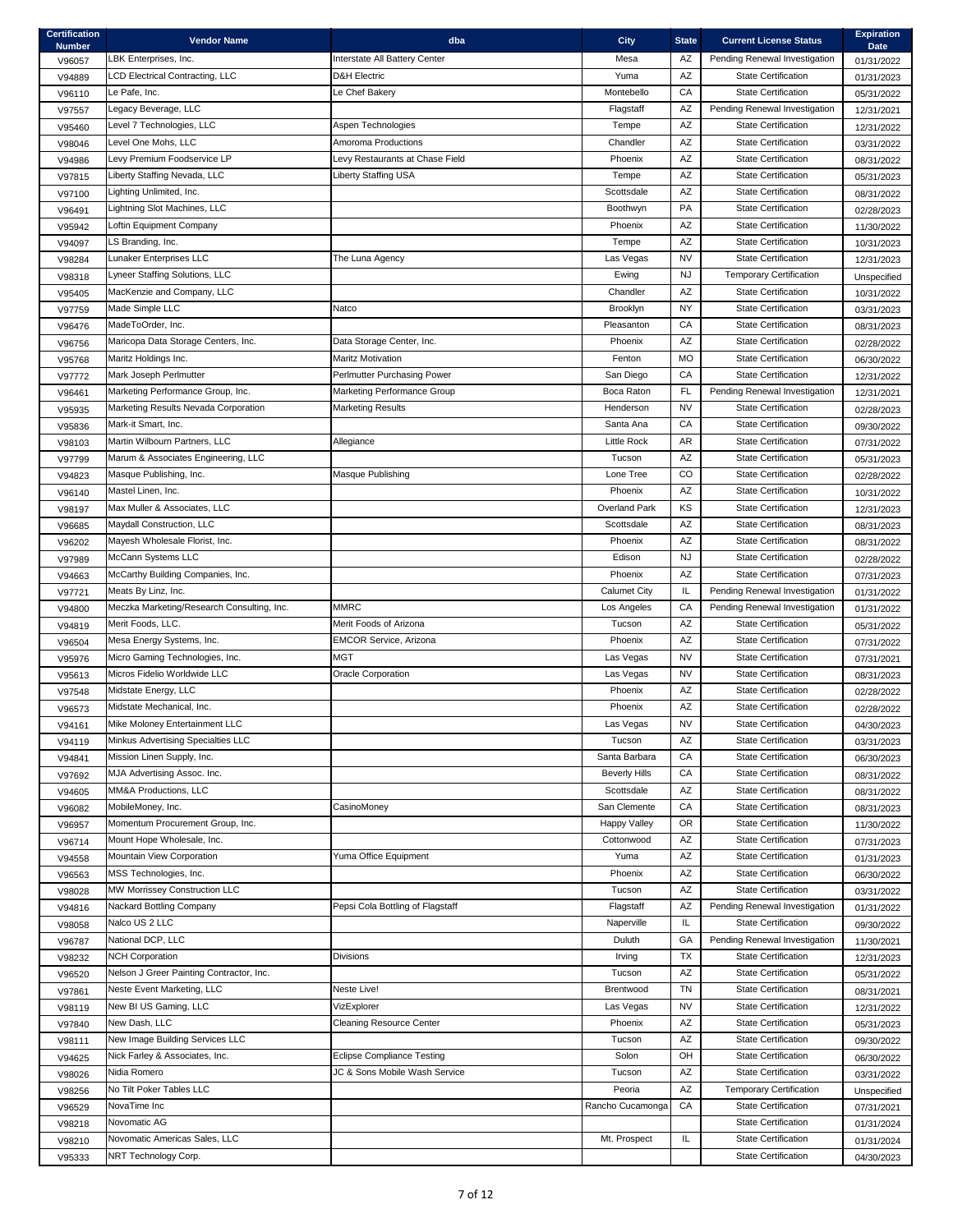| <b>Certification</b><br><b>Number</b> | <b>Vendor Name</b>                        | dba                                               | <b>City</b>            | <b>State</b> | <b>Current License Status</b>  | <b>Expiration</b><br><b>Date</b> |
|---------------------------------------|-------------------------------------------|---------------------------------------------------|------------------------|--------------|--------------------------------|----------------------------------|
| V98297                                | NYX Digital Gaming (USA) LLC              |                                                   | Las Vegas              | <b>NV</b>    | <b>State Certification</b>     | 12/31/2023                       |
| V94330                                | Off Madison Ave, Inc.                     |                                                   | Phoenix                | AZ           | <b>State Certification</b>     | 06/30/2022                       |
| V94651                                | Old Pueblo Septic and Drain Service, Inc. |                                                   | Tucson                 | AZ           | <b>State Certification</b>     | 10/31/2022                       |
| V97635                                | Omnigo Software International ULC         |                                                   |                        |              | <b>State Certification</b>     | 10/31/2022                       |
| V94498                                | One Way General Contractors, LLC          |                                                   | Scottsdale             | AZ           | <b>State Certification</b>     | 03/31/2023                       |
| V97000                                | O'Neil Printing Inc.                      |                                                   | Phoenix                | AZ           | <b>State Certification</b>     | 08/31/2022                       |
| V96929                                | OneNeck IT Solutions, LLC                 |                                                   | Middleton              | WI           | <b>State Certification</b>     | 01/31/2023                       |
| V98176                                | <b>OPTX Solutions, LLC</b>                |                                                   | Las Vegas              | <b>NV</b>    | <b>State Certification</b>     | 04/30/2023                       |
| V96574                                | Orion Security Solutions, LLC             |                                                   | Edmond                 | OK           | <b>State Certification</b>     | 08/31/2022                       |
| V97517                                | Ortega Company, LLC                       | Gabet Company                                     | Phoenix                | AZ           | <b>State Certification</b>     | 08/31/2023                       |
| V98154                                | Outsource, LLC                            |                                                   | El Segundo             | CA           | <b>State Certification</b>     | 01/31/2023                       |
| V97277                                | Overlay Gaming Corporation                | PokerAtlas                                        | Las Vegas              | <b>NV</b>    | <b>State Certification</b>     | 07/31/2022                       |
| V97404                                | Owens Harkey & Associates, LLC            | <b>OH Partners</b>                                | Phoenix                | AZ           | <b>State Certification</b>     | 12/31/2022                       |
| V96222                                | Oxendale & Associates, Inc.               | Oxendale Chrysler Dodge Jeep Ram                  | Cottonwood             | AZ           | <b>State Certification</b>     | 08/31/2022                       |
| V94773                                | Pacific Seafood of Arizona, LLC           |                                                   | Phoenix                | AZ           | <b>State Certification</b>     | 04/30/2023                       |
| V96288                                | Palmisano Brothers Co. Inc.               | Peddlers Son Produce & Provisions                 | Phoenix                | AZ           | <b>State Certification</b>     | 11/30/2022                       |
|                                       | Pando Telecom Co.                         |                                                   | <b>Crested Butte</b>   | CO.          | <b>State Certification</b>     | 02/28/2023                       |
| V98168                                | Paramount Uniform, Co., Inc.              |                                                   | Township               | <b>NJ</b>    | Renewal Application Received   |                                  |
| V97137                                | Partitions & Accessories Co.              |                                                   | Mesa                   | AZ           | <b>State Certification</b>     | 01/31/2022                       |
| V97245                                |                                           |                                                   | Glendale               |              | <b>State Certification</b>     | 05/31/2022                       |
| V95229                                | Passport Technology USA, Inc.             |                                                   |                        | CA           |                                | 08/31/2022                       |
| V97720                                | Patir Inc                                 | <b>Patir Casino Seating</b>                       | Las Vegas              | <b>NV</b>    | <b>State Certification</b>     | 11/30/2022                       |
| V97801                                | Patriot Gaming & Electronics, Inc.        |                                                   | Griffith               | IN           | <b>State Certification</b>     | 05/31/2023                       |
| V97012                                | Peaks Pro Group Limited                   | Peaks Audio Productions, Peaks Pro Event Services | Flagstaff              | AZ           | <b>State Certification</b>     | 12/31/2021                       |
| V97063                                | Performance Food Group Inc.               | Performance Foodservice - Arizona                 | Phoenix                | AZ           | <b>State Certification</b>     | 05/31/2023                       |
| V94694                                | Peters, Inc.                              | Allegra Print and Imaging                         | Tucson                 | AZ           | <b>State Certification</b>     | 02/28/2023                       |
| V98331                                | Phoenix New Times, LLC                    |                                                   | Phoenix                | AZ           | <b>Temporary Certification</b> | Unspecified                      |
| V95822                                | Phoenix Surveillance, LLC                 | Phoenix Security & Technology                     | Phoenix                | AZ           | <b>State Certification</b>     | 07/31/2023                       |
| V98067                                | Pilkington Contracting Co., Inc.          | Pilkington Construction Company                   | Yuma                   | AZ           | <b>State Certification</b>     | 04/30/2023                       |
| V95286                                | Pima Awards & Promotional Products, Inc.  |                                                   | Glendale               | AZ           | <b>State Certification</b>     | 06/30/2022                       |
| V96620                                | <b>Pimara Business Resources</b>          |                                                   | Tempe                  | AZ           | <b>State Certification</b>     | 03/31/2023                       |
| V98152                                | Pinal Construction, LLC                   |                                                   | Casa Grande            | AZ           | <b>State Certification</b>     | 12/31/2022                       |
| V94934                                | Pockaj D.O.O.                             | Alfastreet                                        |                        |              | <b>State Certification</b>     | 08/31/2023                       |
| V98100                                | Point in Time Productions Inc.            | Point in Time Studios                             | Tempe                  | AZ           | <b>State Certification</b>     | 07/31/2022                       |
| V97984                                | Portable Air II, LLC                      |                                                   | Gilbert                | AZ           | <b>State Certification</b>     | 08/31/2022                       |
| V96334                                | Power Promotions LLC                      |                                                   | Las Vegas              | <b>NV</b>    | <b>State Certification</b>     | 02/28/2023                       |
| V98014                                | Power Quality Professionals, LLC          |                                                   | Mesa                   | AZ           | <b>State Certification</b>     | 06/30/2022                       |
| V97101                                | Power Strategies, LLC                     |                                                   | Las Vegas              | <b>NV</b>    | <b>State Certification</b>     | 05/31/2023                       |
| V97758                                | Premier Gaming Solutions, Inc.            |                                                   | Pasadena               | CA           | <b>State Certification</b>     | 12/31/2022                       |
| V94704                                | Presentation Products, Inc.               | Spinitar                                          | La Mirada              | CA           | <b>State Certification</b>     | 05/31/2023                       |
| V97643                                | Pride Group, LLC                          |                                                   | Chandler               | AZ           | <b>State Certification</b>     | 07/31/2022                       |
| V97952                                | Print Tech LLC                            | Print Tech Group                                  | Peoria                 | AZ           | Pending Renewal Investigation  | 02/28/2022                       |
| V97684                                | Prisma Graphic Corporation                |                                                   | Phoenix                | AZ           | <b>State Certification</b>     | 03/31/2023                       |
| V94221                                | Private Party Productions, Inc.           | Arena Group                                       | Scottsdale             | AZ           | <b>State Certification</b>     | 06/30/2022                       |
| V97399                                | PRO EM Operations, LLC                    | <b>PROEM National Event Services</b>              | Phoenix                | AZ           | <b>State Certification</b>     | 07/31/2023                       |
| V96639                                | ProChemTech International, Inc.           |                                                   | Brockway               | PA           | <b>State Certification</b>     | 02/28/2023                       |
| V95914                                | Progressive Services Inc.                 | Progressive Roofing                               | Phoenix                | AZ           | <b>State Certification</b>     | 01/31/2023                       |
| V94627                                | Pro-Plants, Inc.                          | Professional Plants, Inc.                         | Phoenix                | AZ           | <b>State Certification</b>     | 09/30/2022                       |
| V97526                                | Prospect Growth Partners, LLC             |                                                   | <b>Highlands Ranch</b> | CO           | <b>State Certification</b>     | 08/31/2023                       |
| V95522                                | <b>Prudential Overall Supply</b>          |                                                   | Phoenix                | AZ           | <b>State Certification</b>     | 08/31/2023                       |
| V97008                                | Pueblo Mechanical and Controls, LLC       |                                                   | Tucson                 | AZ           | <b>State Certification</b>     | 03/31/2022                       |
| V94148                                | QCM Technologies, Inc.                    |                                                   | Scottsdale             | AZ           | <b>State Certification</b>     | 03/31/2023                       |
| V98056                                | Quality Air Solutions, LLC                |                                                   | Tucson                 | AZ           | <b>State Certification</b>     | 08/31/2022                       |
| V97140                                | Quality Deli Provisions, LLC              |                                                   | Tucson                 | AZ           | <b>State Certification</b>     | 10/31/2023                       |
| V97695                                | Quench Fine Wines, Ltd.                   |                                                   | Chandler               | AZ           | <b>State Certification</b>     | 10/31/2022                       |
| V97960                                | Qwick, Inc.                               |                                                   | Phoenix                | AZ           | <b>State Certification</b>     | 03/31/2022                       |
| V97986                                | <b>Qwinstar Corporation</b>               |                                                   | St. Paul               | MN           | <b>State Certification</b>     | 04/30/2022                       |
| V96642                                | R & G Vent Cleaning Services, Inc.        |                                                   | Gilbert                | AZ           | <b>State Certification</b>     | 08/31/2023                       |
| V97786                                | R and R Ink, LLC                          | International Minute Press Chandler               | Chandler               | AZ           | Pending Renewal Investigation  | 12/31/2021                       |
| V95938                                | R Entertainment Company, LLC              |                                                   | Scottsdale             | AZ           | <b>State Certification</b>     | 04/30/2023                       |
| V94767                                | R. W. Smith & Co.                         | TriMark RW Smith                                  | San Diego              | CA           | <b>State Certification</b>     | 03/31/2022                       |
| V98156                                | R.P. Edgington Enterprises, Inc.          | Floorco                                           | Gilbert                | AZ           | <b>State Certification</b>     | 12/31/2022                       |
| V97987                                | R2Architects, LLC                         |                                                   | Voorhees               | <b>NJ</b>    | <b>State Certification</b>     | 04/30/2022                       |
| V97116                                | Rain Marketing, Inc.                      |                                                   | Southfield             | MI           | <b>State Certification</b>     | 06/30/2023                       |
| V98189                                | Rainforest Works, Inc.                    | Rainforest Plumbing & Air                         | Mesa                   | AZ           | <b>State Certification</b>     | 05/31/2023                       |
| V94661                                | Raving Consulting Company                 |                                                   | Reno                   | <b>NV</b>    | <b>State Certification</b>     | 04/30/2022                       |
| V97981                                | Real Time Network, Inc.                   |                                                   |                        |              | <b>State Certification</b>     |                                  |
|                                       | Red 5 Creative LLC                        |                                                   | Gilbert                | AZ           | <b>State Certification</b>     | 02/28/2023                       |
| V98169                                |                                           |                                                   |                        |              |                                | 03/31/2023                       |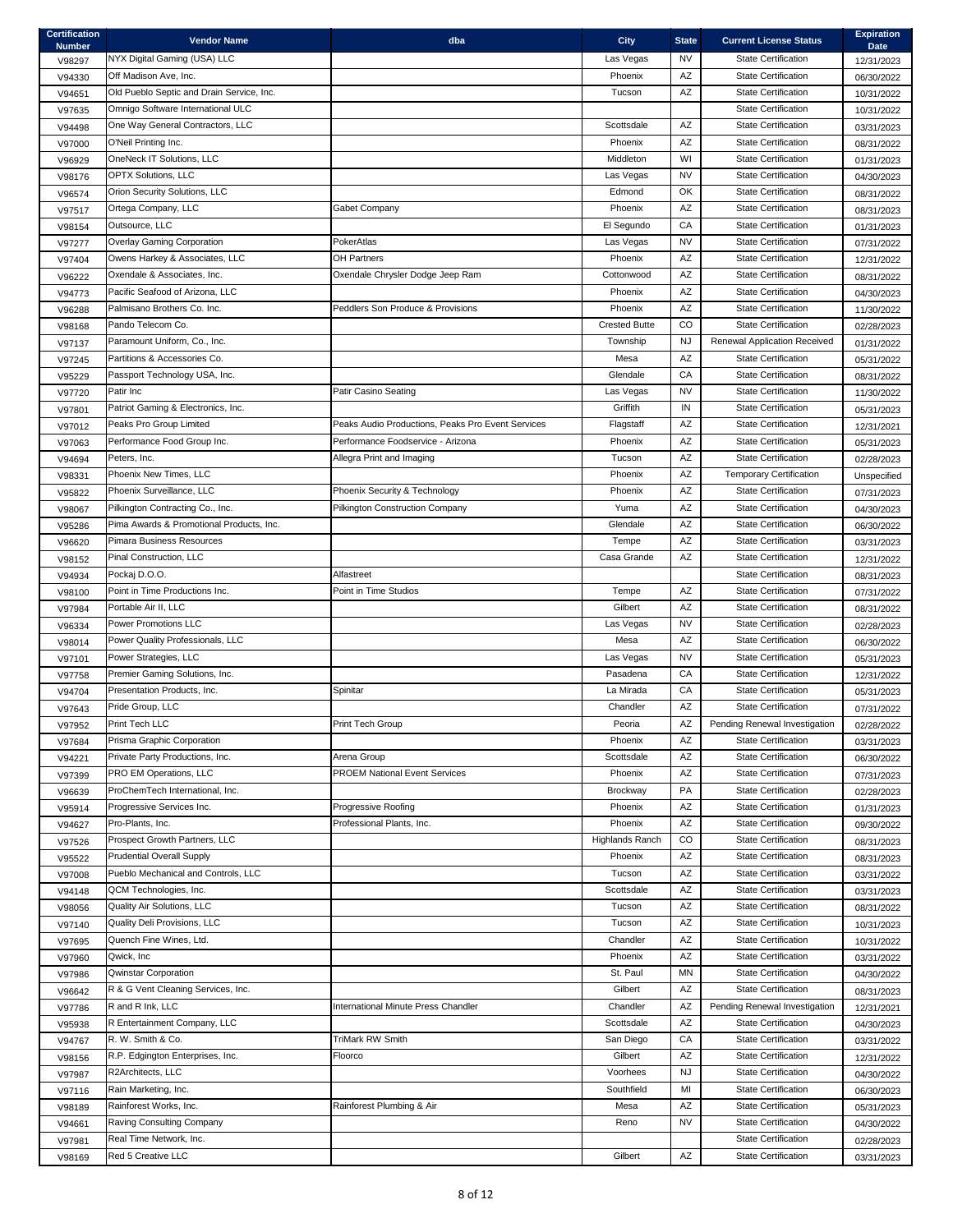| <b>Certification</b><br><b>Number</b> | <b>Vendor Name</b>                           | dba                                         | <b>City</b>             | <b>State</b>           | <b>Current License Status</b> | <b>Expiration</b><br><b>Date</b> |
|---------------------------------------|----------------------------------------------|---------------------------------------------|-------------------------|------------------------|-------------------------------|----------------------------------|
| V97911                                | Red e App Inc.                               | Redeapp                                     | Louisville              | KY.                    | <b>State Certification</b>    | 09/30/2022                       |
| V96447                                | RedRock Software, LLC                        |                                             | Las Vegas               | <b>NV</b>              | Pending Renewal Investigation | 11/30/2021                       |
| V94402                                | Reldom Corporation                           |                                             | Signal Hill             | CA                     | <b>State Certification</b>    | 01/31/2022                       |
| V95754                                | Reliable Business Concerns, Inc.             | Reliable Security Sound and Data            | Everett                 | <b>WA</b>              | <b>State Certification</b>    | 02/28/2023                       |
| V97521                                | ReSource Arizona, LLC                        | InteriorWorx Commercial Flooring            | Tempe                   | AZ                     | <b>State Certification</b>    | 10/31/2023                       |
| V97217                                | Restaurant Technologies Inc.                 |                                             | Mendota Heights         | <b>MN</b>              | <b>State Certification</b>    | 12/31/2022                       |
| V97120                                | Reva's Floor Decor, Inc.                     |                                             | Prescott                | AZ                     | <b>State Certification</b>    | 01/31/2023                       |
| V97882                                | RH20 Engineering, Inc                        |                                             | Scottsdale              | AZ                     | <b>State Certification</b>    | 11/30/2023                       |
| V97968                                | Rhino Arizona II, LLC                        |                                             | Tempe                   | AZ                     | <b>State Certification</b>    | 11/30/2023                       |
| V96873                                | Rider Levett Bucknall Ltd.                   |                                             | Phoenix                 | AZ                     | <b>State Certification</b>    | 02/28/2022                       |
| V97561                                | Ridgeline Builders, LLC                      |                                             | Prescott                | AZ                     | <b>State Certification</b>    | 11/30/2022                       |
| V96150                                | Ringside Promotions, LLC                     | <b>RUF MMA</b>                              | Nogales                 | AZ                     | <b>State Certification</b>    | 07/31/2022                       |
|                                       | Ringside Ticket, Inc.                        |                                             | Santa Rosa              | CA                     | <b>State Certification</b>    |                                  |
| V94272                                | Rio Grande Floor Covering, LLC               |                                             | Phoenix                 | AZ                     | <b>State Certification</b>    | 12/31/2022                       |
| V98016                                | <b>Ripcord Entertainment</b>                 | Ghost Note, LLC                             | Gilbert                 | AZ                     | <b>State Certification</b>    | 02/28/2022                       |
| V98128                                | River Valley Air Conditioning, Inc.          |                                             | Ft. Mohave              | AZ                     | <b>State Certification</b>    | 10/31/2022                       |
| V94989                                |                                              |                                             | Glendale                | AZ                     | <b>State Certification</b>    | 06/30/2023                       |
| V96783                                | RKS Plumbing & Mechanical, Inc.              |                                             |                         |                        |                               | 05/31/2022                       |
| V95396                                | RMVK Construction, LLC                       |                                             | Whiteriver              | AZ                     | <b>State Certification</b>    | 06/30/2022                       |
| V95057                                | Roadrunner Lock & Key, Inc.                  | Roadrunner Lock & Safe                      | Tucson                  | AZ                     | <b>State Certification</b>    | 05/31/2023                       |
| V97834                                | Rock Gap Engineering, LLC                    |                                             | Albuquerque             | ΜN                     | <b>State Certification</b>    | 08/31/2023                       |
| V95677                                | Rock Roofing, LLC                            |                                             | Sahuarita               | AZ                     | <b>State Certification</b>    | 06/30/2022                       |
| V96023                                | Rockwest Technology Group, Inc.              | Multicard                                   | Phoenix                 | AZ                     | <b>State Certification</b>    | 06/30/2023                       |
| V96477                                | Rodi Platcow Malin Advertising, Inc.         | RPM Advertising, Inc.                       | Chicago                 | IL                     | Pending Renewal Investigation | 12/31/2021                       |
| V95618                                | Romer Beverage Company                       |                                             | Kingman                 | AZ                     | <b>State Certification</b>    | 10/31/2023                       |
| V96597                                | Romer Beverage of Yuma LLC                   |                                             | Yuma                    | AZ                     | <b>State Certification</b>    | 08/31/2022                       |
| V97783                                | Ronnoco Holdings, Inc.                       | Ronnoco Coffee LLC                          | St. Louis               | <b>MO</b>              | Pending Renewal Investigation | 08/31/2021                       |
| V97189                                | Royal Buying Group, Inc.                     | Royal Performance Group                     | Lisle                   | IL                     | <b>State Certification</b>    | 10/31/2022                       |
| V96086                                | RSP Architects, Ltd                          | <b>RSP Architects</b>                       | Tempe                   | AZ                     | <b>State Certification</b>    | 06/30/2022                       |
| V96203                                | <b>Rutland Corporation</b>                   |                                             | Olathe                  | KS                     | <b>State Certification</b>    | 11/30/2022                       |
| V98255                                | RV World Recreation Vehicle Center, LLC      |                                             | Yuma                    | AZ                     | <b>State Certification</b>    | 10/31/2023                       |
| V97006                                | S.S. Kemp & Co., LLC                         | <b>TriMark SS Kemp</b>                      | Cleveland               | OH                     | <b>State Certification</b>    | 11/30/2022                       |
| V94865                                | Sabino Electric, Inc.                        |                                             | Tucson                  | AZ                     | <b>State Certification</b>    | 05/31/2022                       |
| V98265                                | Saguaro Summit, LLC                          | Christmas Light Decorators                  | Mesa                    | AZ                     | <b>State Certification</b>    | 10/31/2023                       |
| V94586                                | Sales Force Won! Ltd                         | <b>Strictly From Scratch</b>                | Phoenix                 | AZ                     | <b>State Certification</b>    | 07/31/2022                       |
| V97205                                | Salt River Extraction, LLC                   | <b>SRE Transportation</b>                   | Phoenix                 | AZ                     | <b>State Certification</b>    | 08/31/2022                       |
| V94225                                | Samuels Distributing Inc                     |                                             | Chandler                | AZ                     | <b>State Certification</b>    | 07/31/2022                       |
| V96782                                | Sandoval Creative, Inc.                      |                                             | Tucson                  | AZ                     | <b>State Certification</b>    | 08/31/2023                       |
| V96375                                | Santa Monica Seafood Company                 |                                             | Rancho Dominguez        | CA                     | <b>State Certification</b>    | 05/31/2023                       |
| V95080                                | <b>SCA Entertainment, LP</b>                 | <b>SCA Gaming</b>                           | Dallas                  | <b>TX</b>              | <b>State Certification</b>    | 04/30/2023                       |
| V96718                                | Scott Dean Agency                            |                                             | Reno                    | <b>NV</b>              | <b>State Certification</b>    | 07/31/2023                       |
| V97963                                | Sega Sammy Creation USA, Inc.                |                                             | Las Vegas               | <b>NV</b>              | <b>State Certification</b>    | 03/31/2024                       |
| V95530                                | Selak Entertainment, Inc.                    |                                             | Pasadena                | CA                     | <b>State Certification</b>    | 11/30/2023                       |
| V95369                                | Sentinel Technologies, Inc.                  |                                             | Tempe                   | AZ                     | <b>State Certification</b>    | 10/31/2022                       |
| V94145                                | SG Gaming, Inc.                              | <b>Scientific Games</b>                     | Las Vegas               | <b>NV</b>              | <b>State Certification</b>    | 04/30/2022                       |
| V94104                                | Shamrock Foods Company                       |                                             | Phoenix                 | AZ                     | <b>State Certification</b>    | 04/30/2023                       |
| V96556                                | <b>Sharp Electronics Corporation</b>         | <b>Sharp Business Systems</b>               | Tempe                   | AZ                     | <b>State Certification</b>    | 08/31/2022                       |
| V96547                                | Shaw Contract Flooring Services, Inc.        | <b>Spectra Contract Flooring</b>            | Tempe                   | AZ                     | <b>State Certification</b>    | 06/30/2022                       |
| V95439                                | SHC Holdings, LLC                            | Specialty House of Creation                 | <b>Cottonwood Falls</b> | KS                     | <b>State Certification</b>    | 12/31/2023                       |
| V97658                                | Shema Dougall Design Associates, Inc.        |                                             | Pasadena                | CA                     | <b>State Certification</b>    | 07/31/2022                       |
| V98110                                | Shoreline Distributing Co., Inc.             |                                             | Carlsbad                | CA                     | <b>State Certification</b>    | 09/30/2022                       |
| V97308                                | ShowNation, LLC                              |                                             | Tulsa                   | OK                     | <b>State Certification</b>    | 02/28/2022                       |
| V97469                                | Showtime Trivia LLC                          |                                             | Chandler                | AZ                     | Pending Renewal Investigation | 07/31/2021                       |
| V94896                                | Shye West, Inc.                              | Imagine This                                | Irvine                  | CA                     | <b>State Certification</b>    | 09/30/2022                       |
|                                       | SIA Botanics, LLC                            |                                             | Tucson                  | AZ                     | <b>State Certification</b>    |                                  |
| V98073                                | Sicon. LLC                                   |                                             | Scottsdale              | AZ                     | <b>State Certification</b>    | 08/31/2022<br>05/31/2023         |
| V94616                                | Sightline Payments, LLC                      | <b>Sightline Payments</b>                   | Las Vegas               | <b>NV</b>              | <b>State Certification</b>    |                                  |
| V96177                                | Signature Entertainment & Promotions, Inc.   |                                             | Camarillo               | CA                     | <b>State Certification</b>    | 01/31/2024                       |
| V96638                                | Signmasters of Yuma, L.L.C.                  |                                             |                         | AZ                     | <b>State Certification</b>    | 01/31/2023                       |
| V95386                                |                                              | Signmasters, L.L.C.                         | Yuma<br>La Mesa         |                        |                               | 01/31/2023                       |
| V97590                                | <b>Silver Tiger Production</b>               |                                             |                         | CA                     | <b>State Certification</b>    | 12/31/2021                       |
| V97045                                | Simmons Group Nevada, LLC                    | Simmons Group, LLC                          | Las Vegas               | <b>NV</b>              | <b>State Certification</b>    | 02/28/2023                       |
| V97028                                | SiteWorks Landscape Maintenance, Inc.        | <b>SiteWorks</b>                            | Chandler                | AZ                     | <b>State Certification</b>    | 06/30/2022                       |
| V98122                                | Skaggs Companies, Inc.                       | Skaggs Public Safety Uniforms and Equipment | Mesa                    | $\mathsf{A}\mathsf{Z}$ | <b>State Certification</b>    | 09/30/2022                       |
| V97361                                | Sletten Construction Co.                     |                                             | Phoenix                 | AZ                     | <b>State Certification</b>    | 01/31/2023                       |
| V95862                                | Slovenian Institute of Quality and Metrology | SIQ                                         |                         |                        | <b>State Certification</b>    | 12/31/2022                       |
| V97765                                | <b>SMAX Entertainment LLC</b>                |                                             | Las Vegas               | <b>NV</b>              | <b>State Certification</b>    | 03/31/2023                       |
| V94135                                | <b>SMP Communications Corporation</b>        |                                             | Scottsdale              | AZ                     | <b>State Certification</b>    | 03/31/2023                       |
| V97390                                | SO, LLC                                      | Eagle Promotions                            | Las Vegas               | <b>NV</b>              | <b>State Certification</b>    | 01/31/2023                       |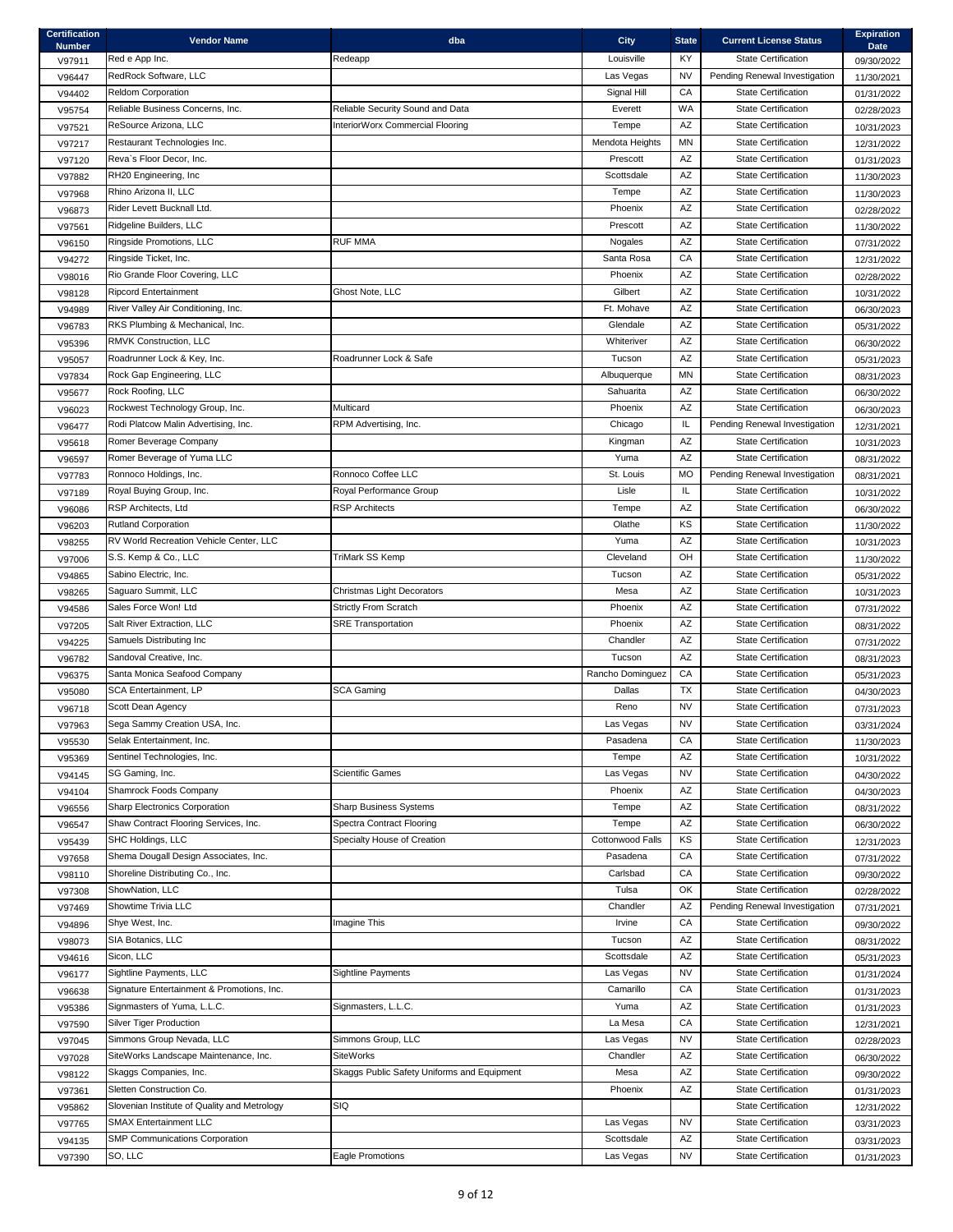| <b>Certification</b><br><b>Number</b> | <b>Vendor Name</b>                                              | dba                                      | <b>City</b>         | <b>State</b> | <b>Current License Status</b>                            | <b>Expiration</b><br><b>Date</b> |
|---------------------------------------|-----------------------------------------------------------------|------------------------------------------|---------------------|--------------|----------------------------------------------------------|----------------------------------|
| V95585                                | Sobel Westex, Inc.                                              |                                          | Las Vegas           | NV.          | <b>State Certification</b>                               | 10/31/2022                       |
| V97020                                | Sol Executives, LLC                                             |                                          | <b>Green Valley</b> | AZ           | <b>State Certification</b>                               | 05/31/2023                       |
| V97431                                | Solutions II, Inc.                                              |                                          | Littleton           | CO           | <b>State Certification</b>                               | 04/30/2023                       |
| V97345                                | SONIFI Solutions, Inc.                                          |                                          | Sioux Falls         | <b>SD</b>    | <b>State Certification</b>                               | 12/31/2022                       |
| V97935                                | Sonoran Pueblo Contracting, LLC                                 |                                          | Tucson              | AZ           | <b>Temporary Certification</b>                           | Unspecified                      |
| V94787                                | Sound Lighting FX, Inc.                                         |                                          | Mesa                | AZ           | <b>State Certification</b>                               | 02/28/2022                       |
| V98342                                | Southeastern Bottling Company of Arizona, Inc.                  | Pepsi-Cola Bottling Company of Safford   | Safford             | AZ           | <b>Temporary Certification</b>                           | Unspecified                      |
| V94619                                | Southern Glazer's Wine & Spirits of Arizona, LLC                | Southern Glazer's of AZ                  | Phoenix             | AZ           | <b>State Certification</b>                               | 09/30/2023                       |
| V96941                                | Southwest Entrances, Inc.                                       |                                          | El Cajon            | CA           | <b>State Certification</b>                               | 06/30/2022                       |
| V96238                                | Southwest Fireworks, LLC                                        |                                          | Scottsdale          | AZ           | <b>State Certification</b>                               | 08/31/2022                       |
| V97926                                | SP Plus Corporation                                             |                                          | Phoenix             | AZ           | <b>State Certification</b>                               | 01/31/2022                       |
| V97789                                | Specialized Office Systems, Inc.                                |                                          | Phoenix             | AZ           | <b>State Certification</b>                               | 07/31/2021                       |
| V94575                                | Spectrum Printing Company, L.L.C.                               |                                          | Tucson              | AZ           | <b>State Certification</b>                               | 04/30/2022                       |
| V98118                                | Spencer Auto Repair LLC                                         |                                          | Mesa                | AZ           | <b>State Certification</b>                               | 08/31/2022                       |
| V98277                                | Sports Information Services Limited                             | Kambi                                    |                     |              | <b>State Certification</b>                               | 09/30/2023                       |
| V97231                                | Stache Inc.                                                     | The M&M Group                            | Huntington Beach    | CA           | <b>State Certification</b>                               | 10/31/2022                       |
| V95729                                | Stage Right Entertainment, Inc.                                 |                                          | Scottsdale          | AZ           | <b>State Certification</b>                               | 07/31/2023                       |
| V96871                                | <b>STAR EV Corporation</b>                                      | Star EV                                  | Simpsonville        | SC           | <b>State Certification</b>                               | 03/31/2022                       |
| V98350                                | Starpower Home Entertainment Systems, Inc.                      |                                          | Dallas              | <b>TX</b>    | <b>Temporary Certification</b>                           |                                  |
|                                       | State Forty Eight, LLC                                          |                                          | Chandler            | AZ           | <b>State Certification</b>                               | Unspecified                      |
| V97573                                | Steelite International U.S.A., Inc.                             |                                          | New Castle          | <b>PA</b>    | <b>State Certification</b>                               | 04/30/2022                       |
| V94499                                |                                                                 |                                          |                     |              | Pending Renewal Investigation                            | 03/31/2023                       |
| V94680                                | Stern Produce Company, Inc.<br>Strategic Market Solutions, Inc. | Commit Agency                            | Phoenix<br>Chandler | AΖ<br>AZ     | <b>State Certification</b>                               | 11/30/2021                       |
| V94793                                |                                                                 | <b>Stratton Builders</b>                 |                     | AZ           | <b>State Certification</b>                               | 03/31/2023                       |
| V95852                                | Stratton Restoration, LLC                                       |                                          | Mesa                |              |                                                          | 02/28/2023                       |
| V98099                                | Summit Architects, Inc.                                         | Summit Project Management                | <b>Culver City</b>  | CA           | <b>State Certification</b>                               | 08/31/2022                       |
| V96271                                | Summit Partners, LLC                                            |                                          | Las Vegas           | <b>NV</b>    | Pending Renewal Investigation                            | 11/30/2021                       |
| V96152                                | Sun Mechanical Contracting, Inc.                                |                                          | Tucson              | AZ           | <b>State Certification</b>                               | 02/28/2022                       |
| V94339                                | Sundt Construction, Inc.                                        |                                          | Tempe               | AZ           | <b>State Certification</b>                               | 04/30/2023                       |
| V97257                                | Sundt/Yates, a Joint Venture                                    | Sundt/Yates                              | Tempe               | AZ           | <b>State Certification</b>                               | 01/31/2022                       |
| V94641                                | Sunland Asphalt & Construction, LLC                             | <b>Sunland Asphalt</b>                   | Phoenix             | AZ           | <b>State Certification</b>                               | 03/31/2023                       |
| V94526                                | Sunset Trading Company, LLC                                     | <b>STC Incentives &amp; Promotions</b>   | Duncan              | <b>SC</b>    | <b>State Certification</b>                               | 05/31/2022                       |
| V97335                                | Sunstate Installations, Inc.                                    |                                          | Phoenix             | AZ           | <b>State Certification</b>                               | 08/31/2022                       |
| V97252                                | Sunstate Mechanical Services, L.L.C.                            |                                          | Saint Paul          | <b>MN</b>    | <b>State Certification</b>                               | 02/28/2022                       |
| V97473                                | Super Color Digital, LLC                                        |                                          | Las Vegas           | <b>NV</b>    | <b>State Certification</b>                               | 03/31/2022                       |
| V97680                                | Super Embroidery, LLC                                           |                                          | Phoenix             | AZ           | <b>State Certification</b>                               | 05/31/2022                       |
| V95705                                | Surveillance Systems Integration, Inc.                          | SSI / Surveillance Systems Incorporated  | Rocklin             | CA           | <b>State Certification</b>                               | 05/31/2023                       |
| V94374                                | SUZOHAPP Gaming Solutions, LLC                                  |                                          | Las Vegas           | <b>NV</b>    | <b>State Certification</b>                               | 08/31/2022                       |
| V96388                                | SVM, LP                                                         |                                          | Arlington Heights   | IL.          | <b>State Certification</b>                               | 12/31/2021                       |
| V94246                                | Swire Pacific Holdings, Inc.                                    | Swire Coca-Cola, USA                     | Tempe               | AZ           | <b>State Certification</b>                               | 02/28/2023                       |
| V96026                                | SYSCO Guest Supply, LLC                                         | <b>Guest Supply</b>                      | Somerset            | <b>NJ</b>    | <b>State Certification</b>                               | 08/31/2023                       |
| V94111                                | Sysco USA, Inc.                                                 | Sysco Arizona                            | Tolleson            | AZ           | <b>State Certification</b>                               | 11/30/2022                       |
| V96216                                | TAB Office Resources, LLC                                       | <b>TAB Office Resources</b>              | Phoenix             | AZ           | <b>State Certification</b>                               | 04/30/2023                       |
| V97377                                | <b>TAD Management LLC</b>                                       | <b>TAD Management</b>                    | Phoenix             | AZ           | <b>State Certification</b>                               | 04/30/2023                       |
| V98352                                | Tangam Gaming Inc.                                              |                                          |                     |              | <b>Temporary Certification</b>                           | Unspecified                      |
| V96866                                | Taylor Freezer Sales of Arizona, Inc.                           | STIG Holding, Inc.                       | Phoenix             | AZ           | <b>State Certification</b>                               | 09/30/2023                       |
| V97014                                | TB Consulting, LLC                                              |                                          | Scottsdale          | AZ           | <b>State Certification</b>                               | 01/31/2023                       |
| V97990                                | TCS John Huxley America, Inc.                                   |                                          | Las Vegas           | <b>NV</b>    | <b>State Certification</b>                               | 07/31/2022                       |
| V97671                                | <b>TDK Comfort Systems</b>                                      |                                          | Chino Valley        | AZ           | <b>State Certification</b>                               | 06/30/2022                       |
| V96480                                | Technical Security Integration, Inc.                            |                                          | Oxnard              | CA<br>AZ     | <b>State Certification</b><br><b>State Certification</b> | 09/30/2023                       |
| V97464                                | Technology Integrators, LLC                                     |                                          | Tempe               |              |                                                          | 10/31/2023                       |
| V94746                                | Technology Providers, Inc.                                      | TPI                                      | Gilbert             | AZ           | Pending Renewal Investigation                            | 01/31/2022                       |
| V97588                                | TEK Fitness Distributors, LLC                                   | <b>TEK Fitness Distributors</b>          | Mesa                | AZ           | <b>State Certification</b>                               | 01/31/2022                       |
| V94342                                | TeleCheck Services, LLC                                         |                                          | Marietta            | GA           | <b>State Certification</b>                               | 08/31/2023                       |
| V97932                                | Teuteberg Incorporated                                          |                                          | Wauwatosa           | WI           | <b>State Certification</b>                               | 10/31/2023                       |
| V97474                                | TFA Capital Partners, Inc.                                      | <b>TFA Capital Partners</b>              | El Segundo          | CA           | <b>State Certification</b>                               | 06/30/2023                       |
| V95971                                | TGT Enterprises, Inc.                                           | Anderson                                 | Poway               | CA           | <b>State Certification</b>                               | 07/31/2023                       |
| V97715                                | The Business & Technology Resource Group Inc.                   |                                          | Bluemont            | <b>VA</b>    | <b>State Certification</b>                               | 01/31/2023                       |
| V97420                                | The Chefs' Warehouse West Coast, LLC                            |                                          | City of Industry    | CA           | <b>State Certification</b>                               | 10/31/2022                       |
| V94950                                | The Event Group, LLC                                            |                                          | Denver              | CO           | <b>State Certification</b>                               | 06/30/2022                       |
| V97021                                | The Foundation, LLC                                             |                                          | Las Vegas           | <b>NV</b>    | <b>State Certification</b>                               | 12/31/2022                       |
| V97065                                | The Hammer Company LLC of NV                                    |                                          | Las Vegas           | <b>NV</b>    | <b>State Certification</b>                               | 05/31/2023                       |
| V97736                                | The Horner Group, LLC                                           |                                          | Surprise            | AZ           | <b>State Certification</b>                               | 11/30/2022                       |
| V97380                                | The I.D.E.A. Brand                                              | i.d.e.a.                                 | San Diego           | CA           | <b>State Certification</b>                               | 12/31/2020                       |
| V98048                                | The Karsten Corporation                                         | Karsten Ace Hardware                     | Cave Creek          | AZ           | <b>State Certification</b>                               | 06/30/2022                       |
| V96313                                | The Kirandt Group, LLC                                          |                                          | Joliet              | IL.          | <b>State Certification</b>                               | 11/30/2022                       |
| V96159                                | The PENTA Building Group, LLC                                   | The PENTA Building Group of Arizona, LLC | Las Vegas           | <b>NV</b>    | <b>State Certification</b>                               | 06/30/2022                       |
| V98086                                | The Peter Ferrandino Group, Inc.                                |                                          | Farmingdale         | <b>NY</b>    | <b>State Certification</b>                               | 07/31/2022                       |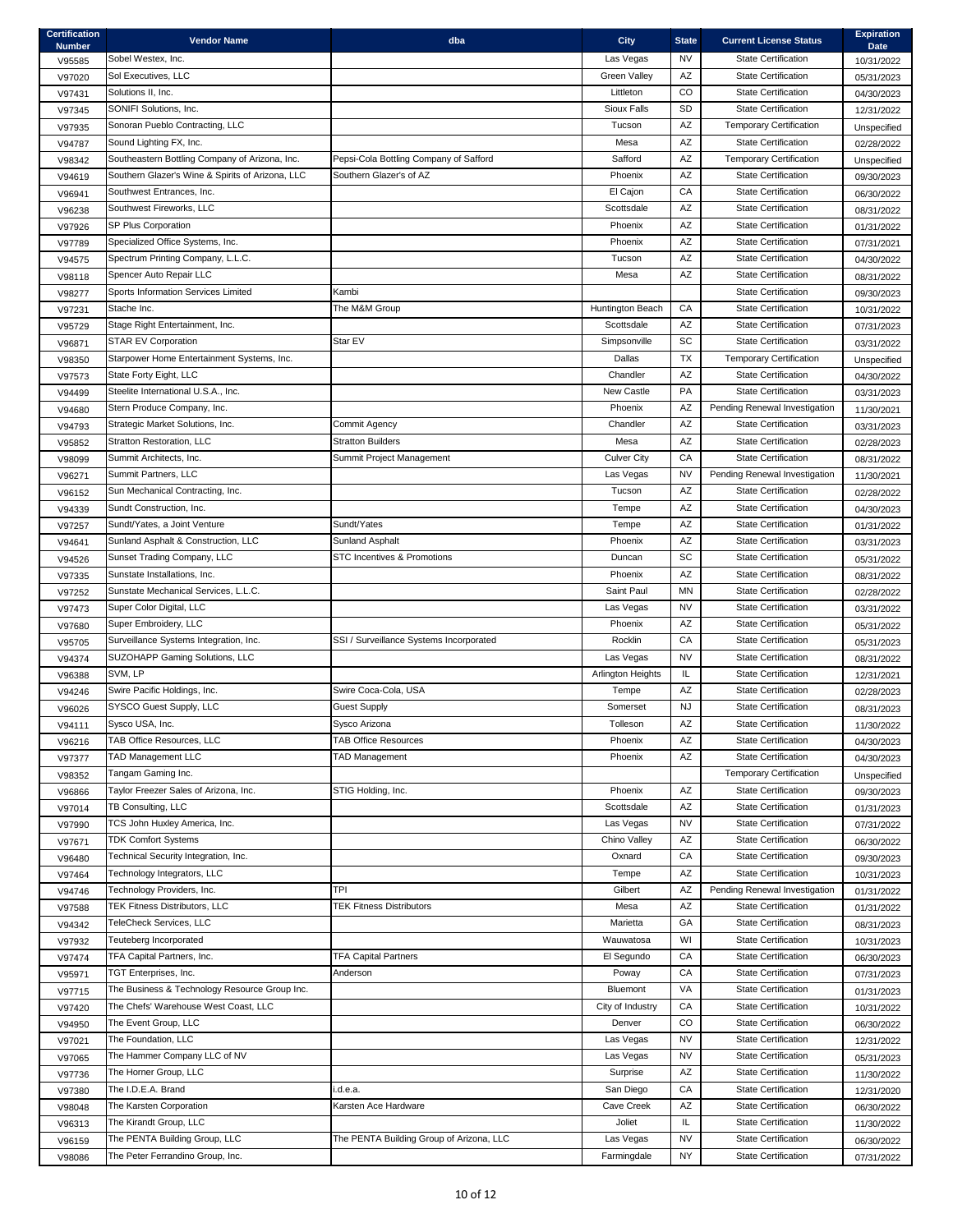| <b>Certification</b><br><b>Number</b> | <b>Vendor Name</b>                          | dba                                    | <b>City</b>           | <b>State</b> | <b>Current License Status</b>       | <b>Expiration</b><br><b>Date</b> |
|---------------------------------------|---------------------------------------------|----------------------------------------|-----------------------|--------------|-------------------------------------|----------------------------------|
| V95254                                | The Printer, Inc.                           | TPI                                    | Des Moines            | IA           | <b>State Certification</b>          | 03/31/2022                       |
| V94177                                | The RIESTER Corporation                     | <b>RIESTER</b>                         | Phoenix               | AZ           | Pending Renewal Investigation       | 12/31/2021                       |
| V95069                                | The Strategic Issues Management Group, Inc. |                                        | Tucson                | AZ           | <b>State Certification</b>          | 10/31/2023                       |
| V94698                                | The United States Playing Card Company      | The United States Playing Card Company | Erlanger              | KY           | Pending Renewal Investigation       | 10/31/2021                       |
| V95456                                | The Wasserstrom Company                     | Wasserstrom                            | Columbus              | OH           | <b>State Certification</b>          | 04/30/2023                       |
| V97912                                | Thomas Gallaway Corporation                 | Technologent                           | Irvine                | СA           | Pending Renewal Investigation       | 10/31/2021                       |
| V94761                                | Thornhill Construction, LLC                 |                                        | Tucson                | <b>AZ</b>    | Pending Renewal Investigation       | 01/31/2022                       |
| V98040                                | Thrive Marketing Science, LLC               |                                        | Newport Beach         | CA           | <b>State Certification</b>          | 03/31/2022                       |
| V96838                                | Tierra Verde Investments, LLC               | Tierra Verde Builders                  | Camp Verde            | AZ           | Pending Renewal Investigation       | 01/31/2022                       |
| V95711                                | Times Business Solutions, LLC               |                                        | Tucson                | AZ           | <b>Renewal Application Received</b> | 01/31/2022                       |
| V94639                                | Titan Power, Inc.                           |                                        | Chandler              | AZ           | <b>State Certification</b>          | 08/31/2022                       |
| V97904                                | Titan Restoration of Arizona LLC            |                                        | Mesa                  | AZ           | <b>State Certification</b>          | 06/30/2023                       |
| V97640                                | TokenWorks, Inc.                            |                                        | <b>Bronxville</b>     | <b>NY</b>    | <b>State Certification</b>          | 05/31/2022                       |
| V96588                                | Tony deLeon & Associates, Inc.              | <b>Playersoft Technologies</b>         | Escondido             | CA           | Follow-Up Pending                   | 07/31/2021                       |
| V94410                                | Top Banana Promotions, LLC                  |                                        | Scottsdale            | AZ           | <b>State Certification</b>          | 03/31/2023                       |
| V95051                                | Total Events and More, LLC                  | T.E.A.M. Security                      | Tempe                 | AZ           | <b>State Certification</b>          | 07/31/2023                       |
| V97955                                | <b>Total Sound Productions, LLC</b>         |                                        | Phoenix               | AZ           | <b>State Certification</b>          | 12/31/2021                       |
| V95004                                | Tour West America, Inc.                     |                                        | Phoenix               | AZ           | <b>State Certification</b>          | 10/31/2023                       |
| V94223                                | Traci McCarty, Inc.                         | Traci McCarty & Associates             | Las Vegas             | <b>NV</b>    | <b>State Certification</b>          | 05/31/2022                       |
| V94505                                | Transact Commercial Furnishing, Inc.        |                                        | Phoenix               | AZ           | <b>State Certification</b>          | 02/28/2023                       |
| V97303                                | <b>Tribal Resource, LLC</b>                 |                                        | Phoenix               | AZ           | <b>State Certification</b>          | 08/31/2022                       |
| V95570                                | TriMark Raygal, LLC                         | <b>TriMark Orange County</b>           | Irvine                | CA           | <b>State Certification</b>          | 08/31/2023                       |
| V97493                                | Trin & Associates, LLC                      |                                        | Phoenix               | AZ           | <b>State Certification</b>          | 06/30/2023                       |
| V97724                                | Tronix Sound, LLC                           |                                        | Somerton              | AZ           | <b>State Certification</b>          | 10/31/2022                       |
| V96207                                | Troon Golf, LLC                             | Southern Dunes Gold Club               | Scottsdale            | AZ           | <b>State Certification</b>          | 08/31/2022                       |
| V97572                                | Trupart Enterprises Inc.                    | Signcraft                              | Lake Havasu City      | AZ           | <b>State Certification</b>          | 06/30/2023                       |
| V95536                                | Tucson Commercial Carpet, Inc.              |                                        | Tucson                | AZ           | <b>State Certification</b>          | 04/30/2023                       |
| V94621                                | Tutor Perini Building Corp.                 |                                        | Henderson             | <b>NV</b>    | <b>State Certification</b>          | 07/31/2023                       |
| V98179                                | UKG, Inc.                                   | Ultimate Software Group Inc.           | Weston                | <b>FL</b>    | <b>State Certification</b>          | 10/31/2023                       |
| V98337                                | Unibet Arizona, LLC                         |                                        | Wilmington            | DE           | <b>State Certification</b>          | 12/31/2023                       |
| V98298                                | <b>United Tote Company</b>                  |                                        | Louisville            | KY.          | <b>State Certification</b>          | 12/31/2023                       |
| V97043                                | Upstage Labor LLC                           |                                        | Mesa                  | AZ           | <b>State Certification</b>          | 01/31/2023                       |
| V95650                                | Urban Systems / The Innovation Group, Inc.  | The Innovation Group                   | New Orleans           | LA           | Pending Investigation               | 07/31/2020                       |
| V94117                                | US Foods, Inc.                              | US Foods; Stock Yards Packing Company  | Phoenix               | AZ           | <b>State Certification</b>          | 10/31/2022                       |
| V96056                                | Valley Interiors, Inc.                      | Valley Interiors Design Center         | Phoenix               | AZ           | <b>State Certification</b>          | 10/31/2023                       |
| V97717                                | Valleywide Generator Service, LLC           |                                        | Mesa                  | AZ           | <b>State Certification</b>          | 04/30/2022                       |
| V95421                                | Valliant Enterprises, Inc.                  |                                        | Albuquerque           | <b>NM</b>    | <b>State Certification</b>          | 11/30/2022                       |
| V96239                                | Valore Partners, LLC                        |                                        | Tempe                 | AZ           | <b>State Certification</b>          | 11/30/2022                       |
| V96010                                | Venus Group, Inc.                           | Venus Textiles and Venus Home Fashions | <b>Foothill Ranch</b> | CA           | <b>State Certification</b>          | 12/31/2022                       |
| V97616                                | Video West, Inc.                            |                                        | Phoenix               | AZ           | <b>State Certification</b>          | 03/31/2022                       |
| V96225                                | Vilocity Interactive, Inc.                  |                                        | Phoenix               | AZ           | <b>State Certification</b>          | 08/31/2022                       |
| V96669                                | <b>VIP Building Services LLC</b>            |                                        | Tempe                 | AZ           | Follow-Up Pending                   | 04/30/2021                       |
| V96514                                | <b>VIP Printing &amp; Promotions</b>        |                                        | Tucson                | AZ           | <b>State Certification</b>          | 04/30/2022                       |
| V98249                                | VIZTEK Studios, LLC                         |                                        | Phoenix               | AZ           | <b>State Certification</b>          | 09/30/2023                       |
| V94310                                | VMK Enterprises, Inc.                       |                                        | Scottdale             | AZ           | <b>State Certification</b>          | 11/30/2022                       |
| V98155                                | Volante Software, LLC                       |                                        | Rio Rancho            | <b>NM</b>    | <b>State Certification</b>          | 03/31/2023                       |
| V97851                                | VPP Inc.                                    | Vicki's Party Pro                      | Waubun                | MN           | <b>State Certification</b>          | 05/31/2023                       |
| V94053                                | VSR Industries, Inc.                        |                                        | Henderson             | <b>NV</b>    | <b>State Certification</b>          | 07/31/2022                       |
| V98206                                | W.C. WestGroup, LLC                         | <b>Blue Delta Jeans</b>                | Shannon               | <b>MS</b>    | <b>State Certification</b>          | 07/31/2023                       |
| V94835                                | W.E. O'Neil Construction Company of Arizona |                                        | Phoenix               | AZ           | <b>State Certification</b>          | 05/31/2022                       |
| V97105                                | W.G. Yates & Sons Construction Company      |                                        | Philadelphia          | <b>MS</b>    | <b>State Certification</b>          | 05/31/2023                       |
| V98036                                | W/S Packaging Group, Inc.                   | Slot-Tickets                           | Green Bay             | WI           | <b>State Certification</b>          | 06/30/2022                       |
| V96103                                | Waxie's Enterprises, LLC                    | <b>Waxie Sanitary Supply</b>           | San Diego             | СA           | <b>State Certification</b>          | 11/30/2022                       |
| V96996                                | Wells Gaming Research                       | WGR                                    | Reno                  | <b>NV</b>    | <b>State Certification</b>          | 09/30/2022                       |
| V97617                                | Wenaha Group, Inc.                          |                                        | Pendleton             | <b>OR</b>    | <b>State Certification</b>          | 03/31/2022                       |
| V96501                                | Western States Fire Protection Company      |                                        | Phoenix               | AZ           | <b>State Certification</b>          | 06/30/2022                       |
| V95505                                | Wheeler Manufacturing Company, Inc.         | Naturesl, Silver Fetish, Gold Diggers  | Lemmon                | <b>SD</b>    | <b>State Certification</b>          | 03/31/2023                       |
| V97544                                | Whiffle Tree, Inc.                          | Warner's Nursery & Landscape Co.       | Flagstaff             | AZ           | <b>State Certification</b>          | 05/31/2022                       |
| V97460                                | White Water II, LLC                         | <b>White Water</b>                     | Phoenix               | AZ           | <b>State Certification</b>          | 07/31/2023                       |
| V94632                                | Wholesale Floors, LLC                       |                                        | Phoenix               | AZ           | <b>State Certification</b>          | 09/30/2022                       |
| V94134                                | Williams Marketing Group, LTD.              | Williams & Associates                  | Tucson                | AZ           | <b>State Certification</b>          | 10/31/2022                       |
| V94757                                | Wilson Electric Services Corp.              | Netsian Technologies Group             | Tempe                 | AZ           | Pending Renewal Investigation       | 12/31/2021                       |
| V97485                                | Windy City Equipment Service, Inc.          | <b>WCE</b>                             | Gilbert               | AZ           | <b>State Certification</b>          | 06/30/2023                       |
| V97685                                | <b>WIPFLI LLP</b>                           |                                        | Wausau                | WI           | <b>State Certification</b>          | 09/30/2022                       |
| V97619                                | Wireless Signal Solutions, Inc.             |                                        | Scottsdale            | AZ           | <b>State Certification</b>          | 03/31/2022                       |
| V96919                                | Wirth Entertainment Agency LLC              | Wirth Entertainment Agency             | Kaukauna              | WI           | <b>State Certification</b>          | 04/30/2022                       |
| V94728                                | Wist Supply & Equipment Company, Inc.       | Wist Office Products, Co.              | Tempe                 | AZ           | Pending Renewal Investigation       | 12/31/2021                       |